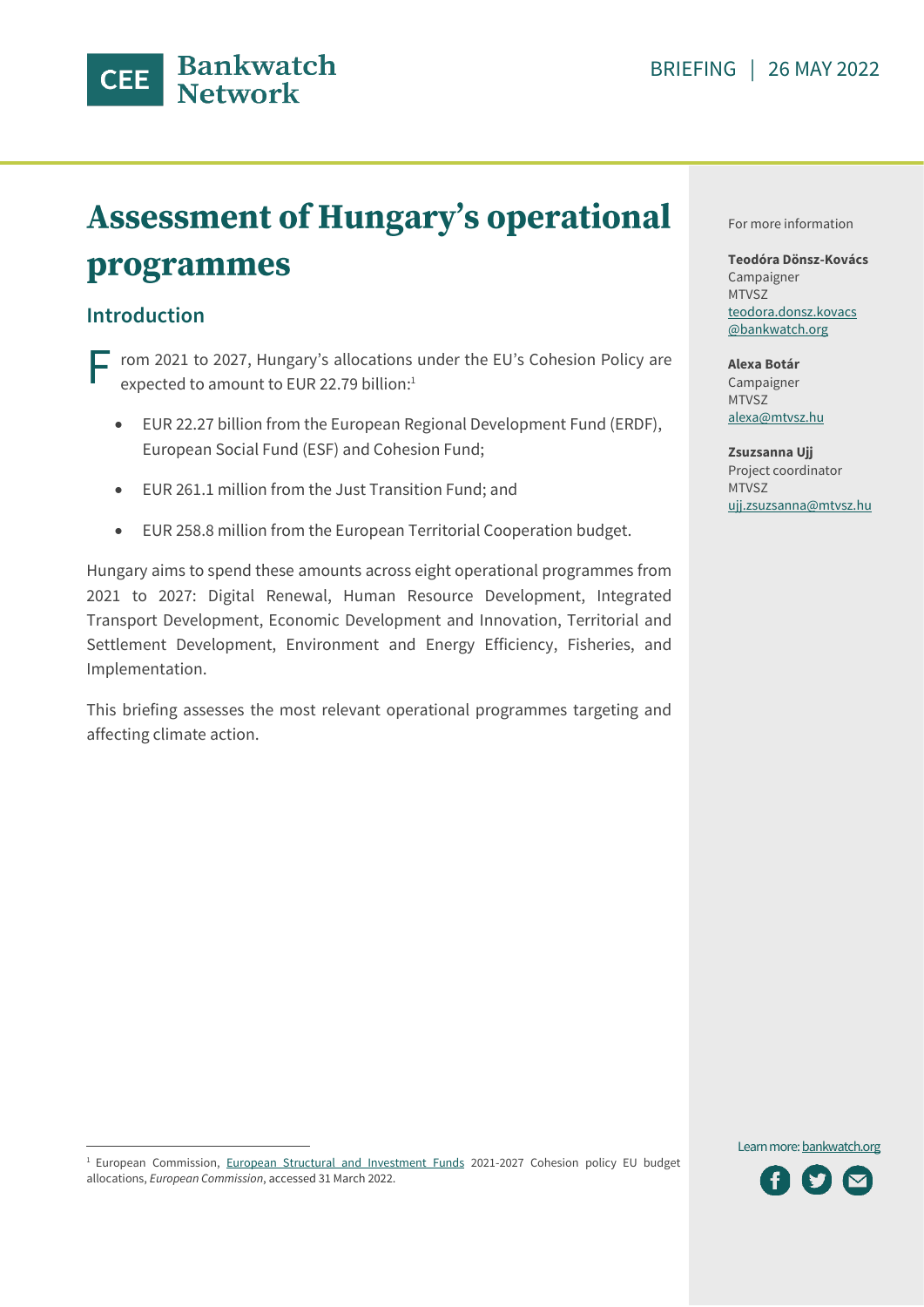

| Name of the<br>operational<br>programme                    | <b>Abbreviation</b> | <b>Description</b>                                                                                                                                                                                                                                                                                                                                          | Preliminary assessment of<br>the green contribution                                                                                                                                                                                                                                                                                                                                                                                                                                                                                                                                                                                                                                                                                                                                                                                    | <b>Budget</b><br>allocation <sup>2</sup> | <b>Budget</b><br>allocation<br>in % of<br><b>Cohesion</b><br>funds |
|------------------------------------------------------------|---------------------|-------------------------------------------------------------------------------------------------------------------------------------------------------------------------------------------------------------------------------------------------------------------------------------------------------------------------------------------------------------|----------------------------------------------------------------------------------------------------------------------------------------------------------------------------------------------------------------------------------------------------------------------------------------------------------------------------------------------------------------------------------------------------------------------------------------------------------------------------------------------------------------------------------------------------------------------------------------------------------------------------------------------------------------------------------------------------------------------------------------------------------------------------------------------------------------------------------------|------------------------------------------|--------------------------------------------------------------------|
| Environment<br>and Energy<br>Efficiency OP<br>Plus         | <b>KEHOP Plusz</b>  | Main source of<br>funding to support<br><b>Cohesion Policy</b><br>objective 2 (a greener<br>Europe), including<br>for water<br>management and<br>risk prevention,<br>circular economy,<br>biodiversity<br>conservation, energy<br>efficiency and<br>renewables.<br>Measures under the<br><b>Just Transition Fund</b><br>are also included in<br>priority 5. | Only 21.27 per cent of the<br>operational programme will<br>contribute directly to<br>biodiversity conservation,<br>which is just 5.66 per cent<br>from total cohesion funds<br>and insufficient to reach the<br>goal of allocating at least 7.5<br>per cent of total Multiannual<br><b>Financial Framework funds</b><br>towards biodiversity<br>spending by 2024 and 10 per<br>cent by 2026. Measures on<br>energy efficiency and<br>renewables are generally<br>good, but far from the<br>investment needs identified<br>by the national energy and<br>climate plan (NECP). The<br>reduction of energy demand<br>is not prioritised over any<br>other investment.<br>Renewable energy sources<br>other than solar are largely<br>ignored; renewables-based<br>and carbon-free hydrogen<br>do not fall under any defined<br>priority. | <b>EUR 3.66</b><br>billion               | 17 per cent                                                        |
| Territorial<br>and<br>Settlement<br>Development<br>OP Plus | <b>TOP Plusz</b>    | Responds to<br>territorial challenges<br>in less-developed<br>regions and<br>Budapest. Focus:<br><b>Cohesion Policy</b><br>objective 5 (Europe<br>closer to its citizens).<br>Its design is based on<br>integrated territorial<br>strategies. It includes<br>both hard and soft<br>measures to support<br>economic<br>development, social                   | The operational programme<br>includes investments in<br>energy efficiency and<br>renewable energy sources in<br>relation to municipal<br>buildings, including spas.<br>However, minimum<br>requirements for energy<br>efficiency improvement are<br>missing, as are indicators on<br>renewable energy source<br>contributions. It provides a<br>good model for Budapest: a<br>one-stop-shop-type energy<br>agency for prosumers.                                                                                                                                                                                                                                                                                                                                                                                                       | <b>EUR 4.35</b><br>billion               | 20 per cent                                                        |

<sup>&</sup>lt;sup>2</sup> Magyarország kormánya, [Magyarország Partnerségi Megállapodása a 2021-](https://www.palyazat.gov.hu/itt-olvashat-magyarorszg-hivatalosan-benyjtott-partnersgi-megllapodsa)2027 időszakra vonatkozó kohéziós források <u>felhasználásáról</u> A tagállam által az Európai Bizottságnak hivatalosan benyújtott verzió, *Magyarország kormánya,* 74-76, 30 December 2021.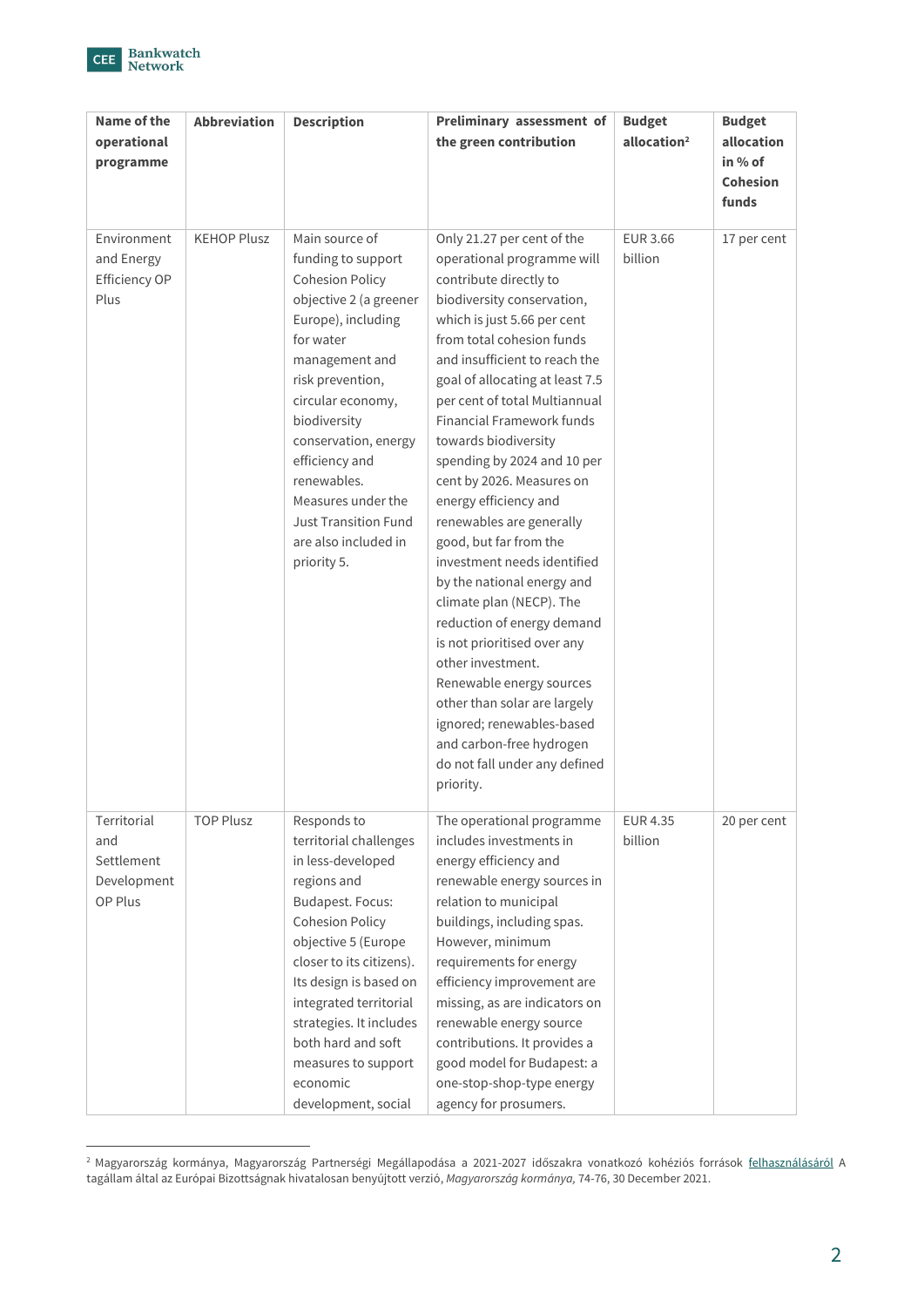

|                    |                    | inclusion, education,<br>healthcare and<br>investments in<br>'climate-friendly<br>counties'. | However, there is no budget<br>specified. There is some<br>support for the replacement<br>of solid fossil fuels by gas<br>boilers in Budapest, but it is<br>a small, hidden and<br>unacceptable measure.<br>Unfortunately, the designers<br>of this programme have<br>failed to include biodiversity<br>conservation as a tool for<br>local development. The<br>programme includes general<br>goals about supporting the<br>development of green and<br>blue infrastructure. These<br>measures might have<br>indirect positive effects on<br>biodiversity, but the<br>indicators are weak and<br>vague. |          |             |
|--------------------|--------------------|----------------------------------------------------------------------------------------------|---------------------------------------------------------------------------------------------------------------------------------------------------------------------------------------------------------------------------------------------------------------------------------------------------------------------------------------------------------------------------------------------------------------------------------------------------------------------------------------------------------------------------------------------------------------------------------------------------------|----------|-------------|
| Economic           | <b>GINOP Plusz</b> | Support for policy                                                                           | Green or climate                                                                                                                                                                                                                                                                                                                                                                                                                                                                                                                                                                                        | EUR 5.39 | 25 per cent |
| Development<br>and |                    | objectives 1 (smart                                                                          | considerations are not                                                                                                                                                                                                                                                                                                                                                                                                                                                                                                                                                                                  | billion  |             |
| Innovation         |                    | Europe), 4 (a more                                                                           | priorities or a driving force of                                                                                                                                                                                                                                                                                                                                                                                                                                                                                                                                                                        |          |             |
|                    |                    | social and inclusive                                                                         | economic development, but                                                                                                                                                                                                                                                                                                                                                                                                                                                                                                                                                                               |          |             |
| OP Plus            |                    | Europe) and 5<br>(Europe closer to                                                           | rather a side factor. As such,<br>a paradigm shift towards a                                                                                                                                                                                                                                                                                                                                                                                                                                                                                                                                            |          |             |
|                    |                    | citizens). Specifically:                                                                     | more sustainable and less                                                                                                                                                                                                                                                                                                                                                                                                                                                                                                                                                                               |          |             |
|                    |                    | supporting the                                                                               | consumer-focused society                                                                                                                                                                                                                                                                                                                                                                                                                                                                                                                                                                                |          |             |
|                    |                    | growth and                                                                                   | and lifestyle is not an                                                                                                                                                                                                                                                                                                                                                                                                                                                                                                                                                                                 |          |             |
|                    |                    | competitiveness of                                                                           | ambition. It contains only                                                                                                                                                                                                                                                                                                                                                                                                                                                                                                                                                                              |          |             |
|                    |                    | small and medium-                                                                            | one promising research and                                                                                                                                                                                                                                                                                                                                                                                                                                                                                                                                                                              |          |             |
|                    |                    | sized enterprises;                                                                           | development project                                                                                                                                                                                                                                                                                                                                                                                                                                                                                                                                                                                     |          |             |
|                    |                    | research,                                                                                    | chapter: '022 - Research and                                                                                                                                                                                                                                                                                                                                                                                                                                                                                                                                                                            |          |             |
|                    |                    | development and                                                                              | innovation processes,                                                                                                                                                                                                                                                                                                                                                                                                                                                                                                                                                                                   |          |             |
|                    |                    | innovation;                                                                                  | technology transfer and                                                                                                                                                                                                                                                                                                                                                                                                                                                                                                                                                                                 |          |             |
|                    |                    | employment; youth                                                                            | cooperation between                                                                                                                                                                                                                                                                                                                                                                                                                                                                                                                                                                                     |          |             |
|                    |                    | guarantees; higher                                                                           | businesses focusing on low-                                                                                                                                                                                                                                                                                                                                                                                                                                                                                                                                                                             |          |             |
|                    |                    | education and                                                                                | carbon economy, climate                                                                                                                                                                                                                                                                                                                                                                                                                                                                                                                                                                                 |          |             |
|                    |                    | vocational training;                                                                         | resilience and adaptation'.                                                                                                                                                                                                                                                                                                                                                                                                                                                                                                                                                                             |          |             |
|                    |                    | and tourism                                                                                  | This has a budget of EUR                                                                                                                                                                                                                                                                                                                                                                                                                                                                                                                                                                                |          |             |
|                    |                    | (development of                                                                              | 17.48 million. Biodiversity is<br>not addressed in this                                                                                                                                                                                                                                                                                                                                                                                                                                                                                                                                                 |          |             |
|                    |                    | destinations).                                                                               | programme at all, despite                                                                                                                                                                                                                                                                                                                                                                                                                                                                                                                                                                               |          |             |
|                    |                    |                                                                                              | the need for economic                                                                                                                                                                                                                                                                                                                                                                                                                                                                                                                                                                                   |          |             |
|                    |                    |                                                                                              | development models and                                                                                                                                                                                                                                                                                                                                                                                                                                                                                                                                                                                  |          |             |
|                    |                    |                                                                                              | technologies to reduce                                                                                                                                                                                                                                                                                                                                                                                                                                                                                                                                                                                  |          |             |
|                    |                    |                                                                                              | pressure on and increase the                                                                                                                                                                                                                                                                                                                                                                                                                                                                                                                                                                            |          |             |
|                    |                    |                                                                                              | restoration of natural                                                                                                                                                                                                                                                                                                                                                                                                                                                                                                                                                                                  |          |             |
|                    |                    |                                                                                              | resources.                                                                                                                                                                                                                                                                                                                                                                                                                                                                                                                                                                                              |          |             |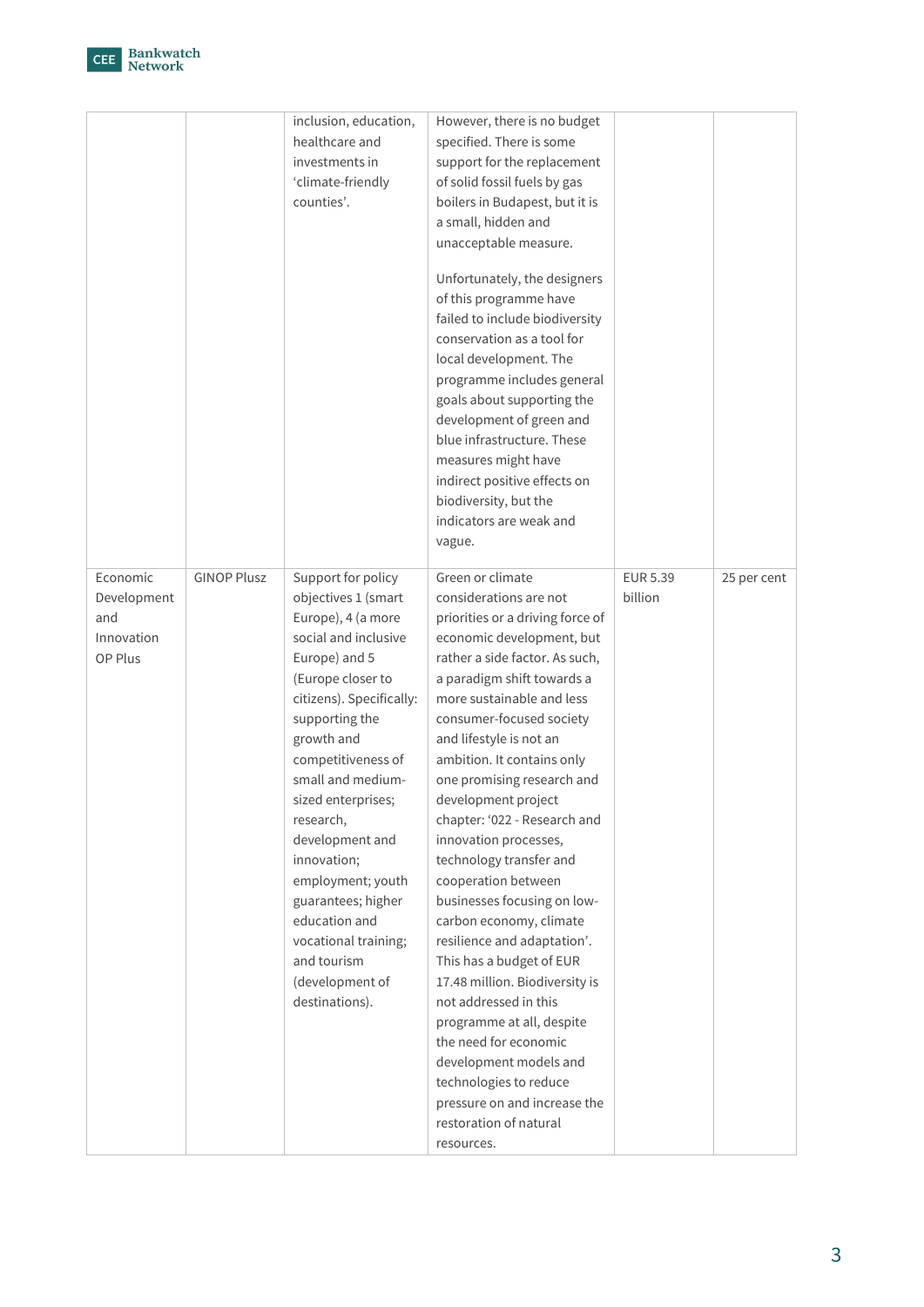

| Digital    | <b>DIMOP Plusz</b> | Contains four          | This includes, among other  | <b>EUR 1.62</b> | 7 per cent |
|------------|--------------------|------------------------|-----------------------------|-----------------|------------|
| Renewal OP |                    | priorities responding  | things, the development of  | billion         |            |
| Plus       |                    | to the digital         | intelligent energy systems  |                 |            |
|            |                    | transformation era     | for 2020 energy communities |                 |            |
|            |                    | and the role of the    | by 2029. However, this has  |                 |            |
|            |                    | data economy:          | no earmarked budget.        |                 |            |
|            |                    |                        |                             |                 |            |
|            |                    | - supporting           |                             |                 |            |
|            |                    | innovative and smart   |                             |                 |            |
|            |                    | economic               |                             |                 |            |
|            |                    | transformation         |                             |                 |            |
|            |                    | - facilitating the     |                             |                 |            |
|            |                    | green and hi-tech      |                             |                 |            |
|            |                    | transition             |                             |                 |            |
|            |                    | - expanding physical   |                             |                 |            |
|            |                    | access opportunities   |                             |                 |            |
|            |                    | - developing citizens' |                             |                 |            |
|            |                    | digital competences    |                             |                 |            |
|            |                    | and digital education  |                             |                 |            |
|            |                    | ecosystem              |                             |                 |            |

Climate targets, energy efficiency, carbon-decrease and renewables are frequently mentioned in each operational programme, but only as general goals or slogans. The scope of possible projects and investments is fairly broad and as yet undefined. The programmes contain frequent mentions of solar, biomass and geothermal, but mentions of wind are almost non-existent.

# **Process**

# **Public participation**

The first drafts of the operational programmes were published in October 2020, and the second drafts in March/April 2021. It was possible for anyone to submit comments online, within a defined time frame. Public forums to discuss the content of the operational programmes were not organised. Submitted positions and answers provided by planners were published, but there is no information about how public comments were taken into account.

The strategic environmental impact (SEA) process was conducted in parallel with the operational programmes' public consultation process, when online commenting was accepted. Public forums were organised to discuss the SEA report of each operational programme with between 40 and 100 participants at each forum. Due to the lack of public discussion forums for operational programmes themselves, most interventions at the SEA forums dealt with the content of operational programmes rather than the SEA reports themselves. The reports were compiled by external experts and are of high quality.

The SEA consultation process was led by the non-governmental organisation MTVSZ, which was subcontracted by the entity commissioned by the prime minister's office, and the overall process was more open than what was required by the EU or Member States. The methodology and reports were published and the public could comment on both.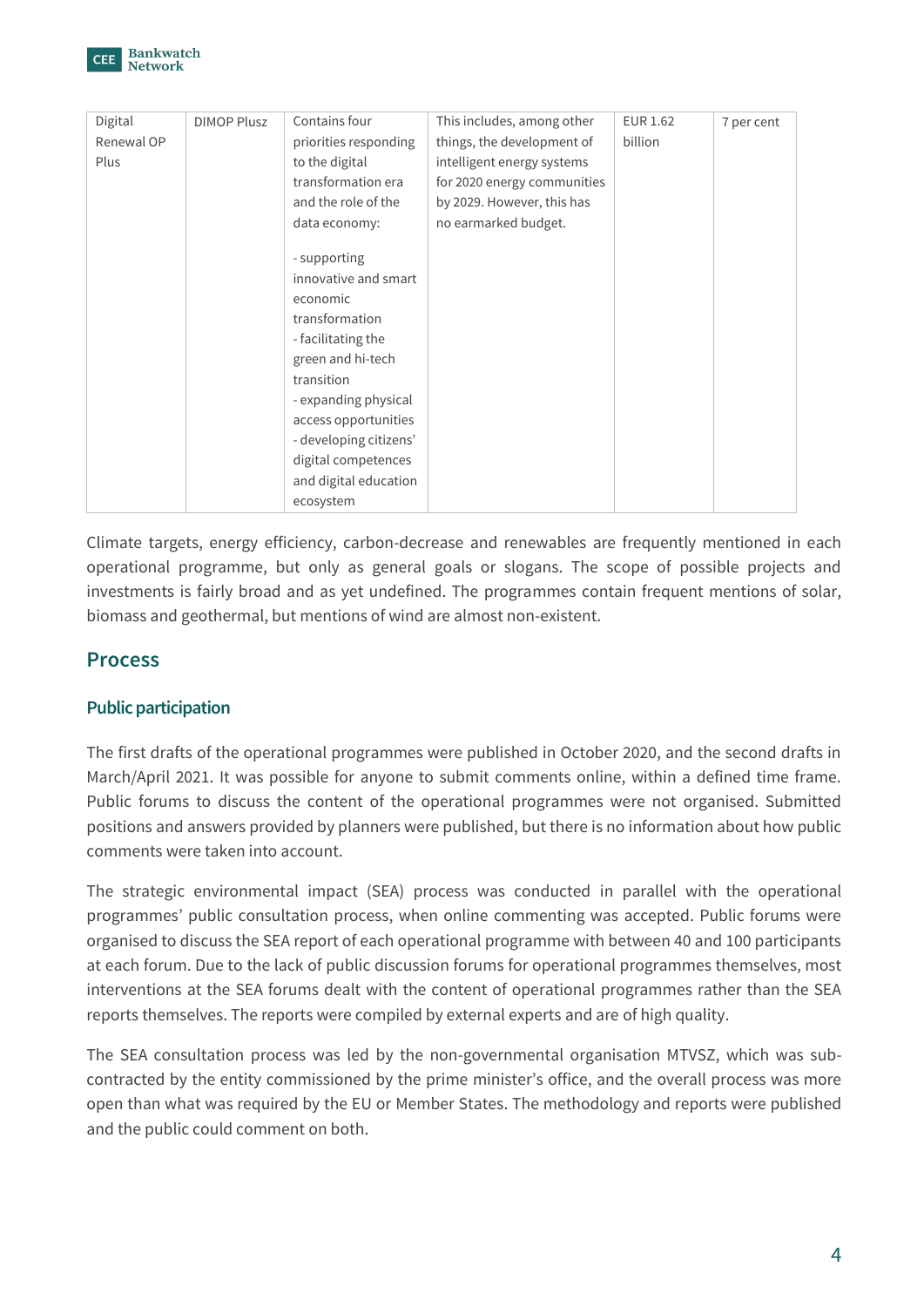The structure of operational programmes for 2021 to 2027 remains the same as for the previous programming period (with the exception of one new operational programme, OP Implementation). For the monitoring committees, there will be continuity between the previous period and the new period. More than 50 per cent of the partners included are non-governmental. Different groups of stakeholders – like the Handicapped Council, Green NGO Cooperation, local governments, etc. – were asked to delegate members.

# **Application of the 'do no significant harm' principle**

The 'do no significant harm' principle has hardly been applied or referred to in any of the operational programmes. The Integrated Transport Development Operational Programme notes that: 'The programme-level requirements of the horizontal principle of 'do no significant harm' are implemented through the preparation of a programme-level SEA.' In the drafts available to date, we have not found any reference to the Commission's explanatory note on the Application of the "Do No Significant Harm" Principle under Cohesion Policy,<sup>3</sup> which clarifies that the SEA assessment supports the application of the 'do no significant harm principle' but does not replace the need for the dedicated assessment of each investment category.<sup>4</sup>

#### **Synergies with the recovery plan**

The operational programmes refer to some extent to their synergies with the recovery plan and explain the demarcation of activities between operational programmes and the plan. The latest available version of the recovery plan (as approved by the government and submitted to the European Commission on 12 May 2021) contains a table that presents, for each sector, the complementarity of various funding programmes, i.e. what development measures are proposed to be financed from which programme. Obviously, this table has to be updated once the recovery plan has been approved by the European Commission and the operational programmes have been finalised.

# **Content: do the operational programmes align with the objectives of the European Green Deal?**

The 2030 vision of the partnership agreement includes the reduction of greenhouse gas emissions; its scale is not specified, however. Of course, both the partnership agreement and the operational programmes include lengthy descriptions of the main challenges and justifications of the policy actions selected. However, these are largely sector-specific, with varying levels of environmental and climate considerations, but overall, they very much take a non-innovative, business-as-usual approach. The operational programmes are not consistent or equally solid in their approach to Green Deal objectives and challenges. For instance, the operational programmes and initiatives on economic innovation and human resource development take a rather classical approach, whereas the transport operational programme includes some 'green' measures (public transport and rail) along with measures that are considered to be green but

<sup>3</sup> European Commission, [Commission explanatory note Application of the "Do No Significant Harm" Principle Under Cohesion Po](https://www.anpal.gov.it/documents/552016/1098881/06_EGESIF_21-0025-00_DNSH_expl_note.pdf/23bd2ac2-a422-a570-599e-e976c7eb33d5?t=1634727397571)licy, *European Commission,* 27 September 2021.

<sup>&</sup>lt;sup>4</sup> 'The above provisions (SEA) support but do not exclude automatically the possibility to define types of actions in the programmes which do not comply with the DNSH principle. Therefore, a dedicated assessment has to be carried out during the programming phase to prevent the inclusion of activities or types of actions in the programmes that could do significant harm.' European Commission, Commission explanatory note Application [of the "Do No Significant Harm" Principle Under Cohesion Policy](https://www.anpal.gov.it/documents/552016/1098881/06_EGESIF_21-0025-00_DNSH_expl_note.pdf/23bd2ac2-a422-a570-599e-e976c7eb33d5?t=1634727397571), 3.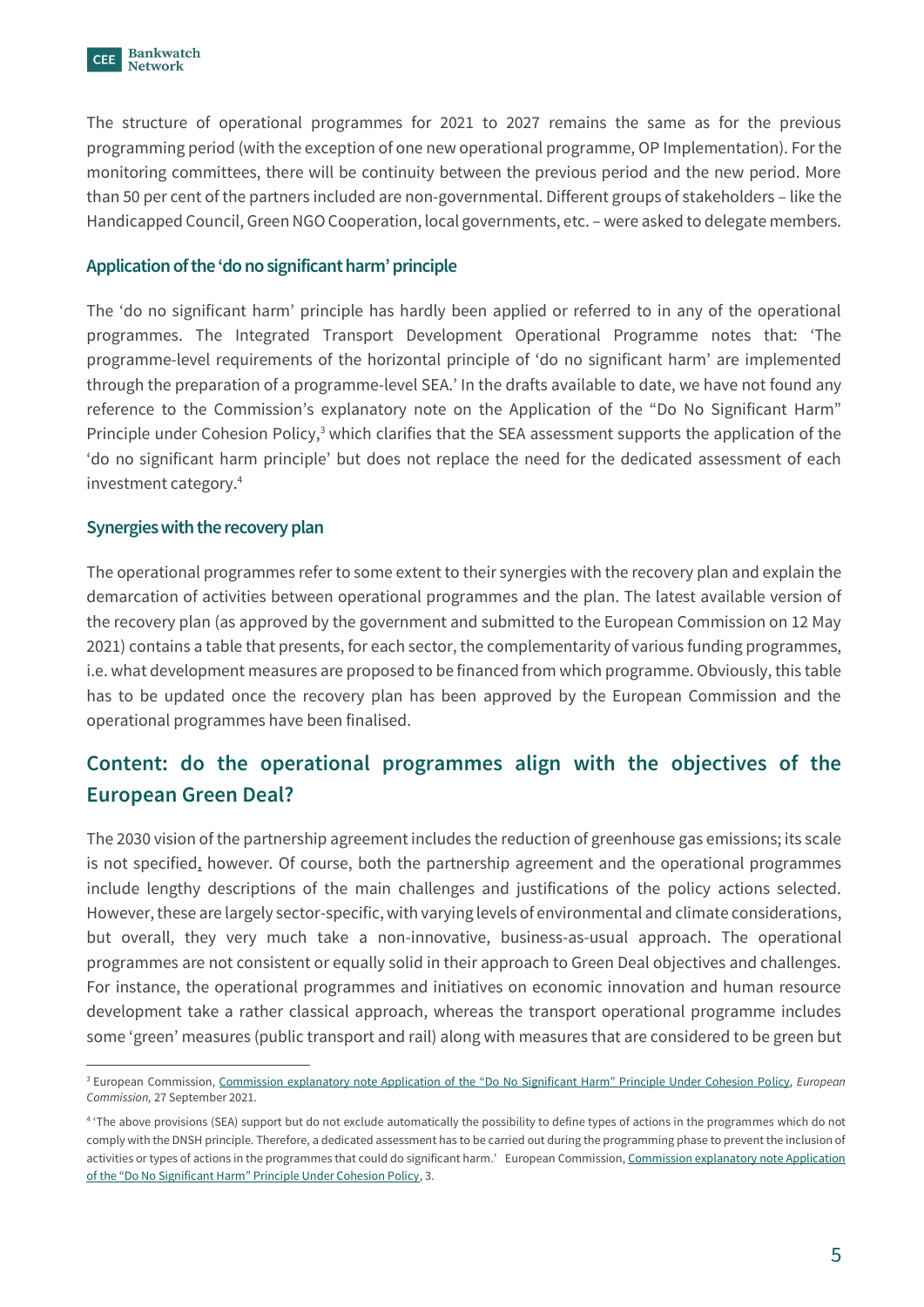

are definitely harmful (like the Danube waterway development), as well as several clearly harmful ones (like road development). Obviously, it is the Environment and Energy Efficiency operational programme (and the Territorial and Settlement Development operational programme to some extent) that assesses environmental and climate challenges most profoundly and takes most efforts to address these. The Environment and Energy Efficiency operational programme also aims to contribute to the development of a circular economy. However, the responses are only partially adequate (e.g. the 'Circular Economy' priority is largely about sewage treatment and drinking water supply, including nothing innovative to promote an actual circular economy; see some more examples regarding specific topics below).

The following quote from the partnership agreement demonstrates the government's approach to climate action quite well: 'Despite climate interventions, employment in the affected areas will continue to improve, except for a short transitional period.'

# **Have the climate earmarking requirements been met?**

The climate targets are mentioned in the documents in general, without specific reference to the European Green Deal, Fit for 55 or other enhanced commitments.

The partnership agreement declares: 'Hungary plans to use the largest share of funds under the PO2 policy objective supporting climate objectives, around 28%.' It is also the partnership agreement that, in chapter 12, indicates the preliminary climate contribution target for the funds as follows: ERDF – 30 per cent; Cohesion Fund – 65 per cent. This is in line with and even exceeds the requirement of the Common Provisions Regulation to allocate at least 30 per cent of the ERDF and 37 per cent of the Cohesion Fund to climate action.

|                 | <b>Climate</b><br>allocations<br>$\overline{\phantom{a}}$<br><b>billion EUR</b> | Climate in % from total   Total allocation to HU<br>budget |               |
|-----------------|---------------------------------------------------------------------------------|------------------------------------------------------------|---------------|
| <b>ERDF</b>     | 4.48                                                                            | 30                                                         |               |
| <b>Cohesion</b> | 1.68                                                                            | 65                                                         |               |
| <b>Recovery</b> | 1.03                                                                            | 37                                                         | 7.2 billion   |
| <b>Total</b>    | 7.20                                                                            | 24                                                         | 29.99 billion |

If calculated on the basis of the table in chapter 7 of the partnership agreement, this amounts to EUR 4.48 billion from the ERDF and EUR 1.68 billion from Cohesion Fund for climate action. If we add the EUR 1.03 billion from the Recovery and Resilience Facility that the Hungarian recovery plan claims to allocate to climate, we reach a **climate allocation of EUR 7.2 billion for the period from 2021 to 2027.**

According to the Hungarian national energy and climate plan (NECP):

In the analysed period between 2016 and 2040, the additional, fully discounted system cost under the WAM scenario [with additional measures] amounts to HUF 20.4 trillion, equalling an average annual value of HUF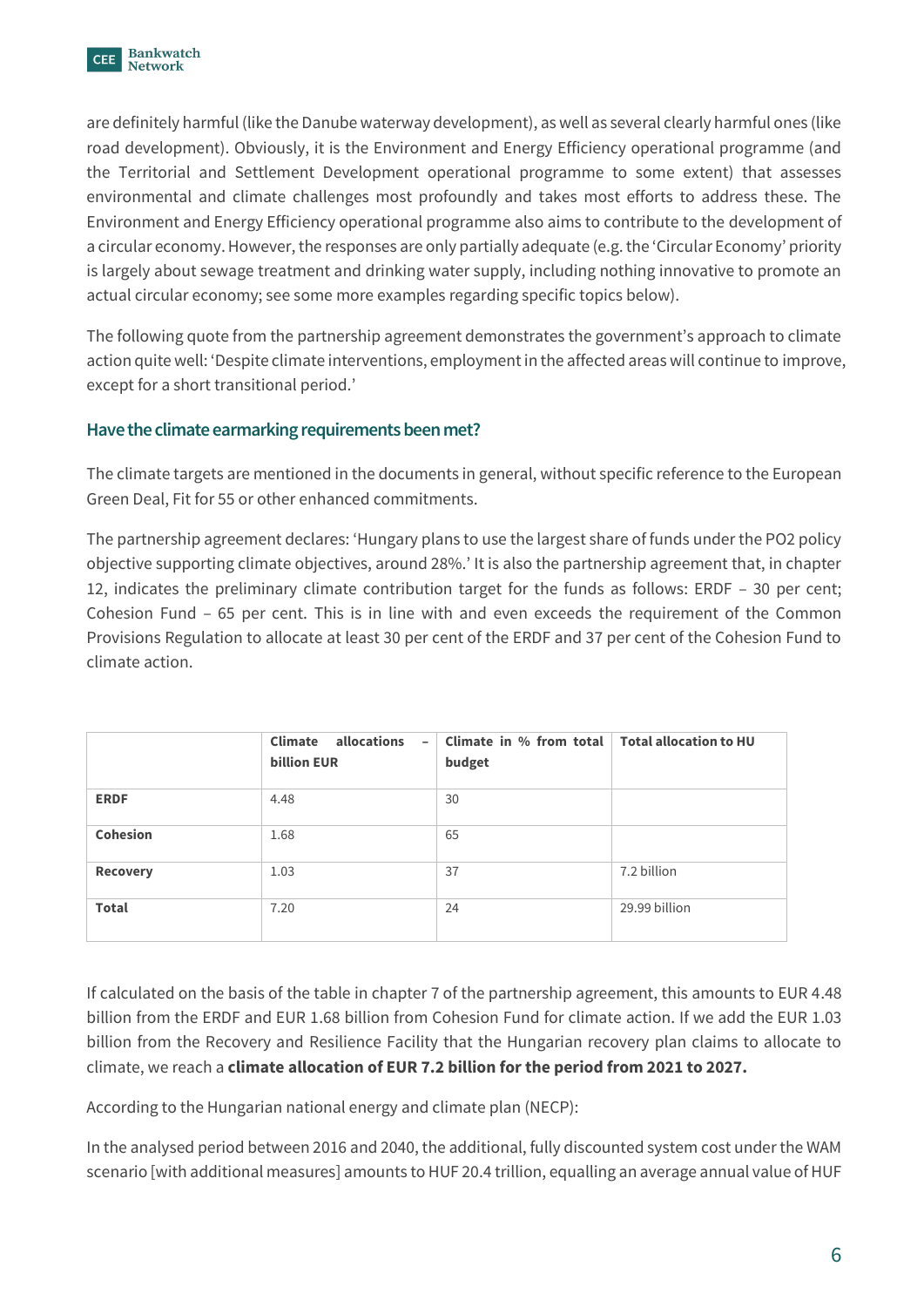

582.9 billion. Discounting is performed for the year 2016, with a 5 per cent long-term discount rate. The model calculates costs in euro, which we converted at a 310 HUF/EUR exchange rate assumed to be constant in the long term.

Assuming that costs will remain the same over the years (which they obviously will not), we arrive at an **investment need of EUR 13.16 billion** for the period from 2021 to 2027 (seven years). Comparing this with the allocations from the Cohesion Fund and the Recovery and Resilience Facility, and considering that the NECP, adopted in early 2020, has not yet endorsed more ambitious climate targets (it still only aims for a 40 per cent reduction in greenhouse gas emissions by 2030) and its cost calculations must therefore be considered modest compared to the real needs, the allocations from **European Union funding in Hungary only aim to cover less than half of the investment needs.**

The programmes' allocation represents a missed opportunity in many respects (real incentives for the development of a circular economy, a higher share of funding for energy-efficiency renovation and a larger variety of renewable energy sources, etc.). Furthermore, the operational programmes continue to finance harmful investments to some extent (e.g. road transport).

Regarding transport, more than half of the proposed budget of the Integrated Transport Development OP (EUR 2.52 billion out of EUR 4.1 billion) is supposed to contribute to climate action, whereas 28 per cent of the operational programme's budget (EUR 1.15 billion) would go to climate-destructive investments (road mobility). Unfortunately, although priority 3 is called 'More sustainable and safer road mobility', it is rather more harmful than sustainable. Also, it mentions that the development of EuroVelo bike routes would be eligible, but it does not provide any indicators or allocate any funds for this. It is also remarkable that, both for urban and suburban development, as well as for TEN-T rail development, **Budapest and its agglomeration is scheduled to receive about double the amount of funding** (from the Cohesion Fund) **as the rest of the country** (less-developed regions) from the ERDF. This contradicts the aim of the partnership agreement to reduce territorial disparities and develop an urban network ensuring a polycentric spatial structure. In fact, there seems to be a contradiction among the tasks the partnership agreement aims to tackle: strengthening the role of Budapest and its region as an international economic hub while aiming to reduce territorial disparities and strengthen the population retention capacity of rural areas.

#### **Positive investments –with reservations**

#### **Renewable energy sources**

Investments in renewables are to be financed in two operational programmes: the Environment and Energy Efficiency Operational Programme Plus (KEHOP Plusz) and the Territorial and Settlement Development Operational Programme Plus (TOP Plusz).

In KEHOP Plusz, measure 2 of priority 4 is called 'Promoting renewable energy in line with Directive (EU) 2018/2001 and the sustainability criteria set out therein'.

The description of the intervention notes that '(i)f biomass is to be promoted, negative impacts must be weighed... and factored into the social costs (transport emissions, land use, soil protection, air pollution)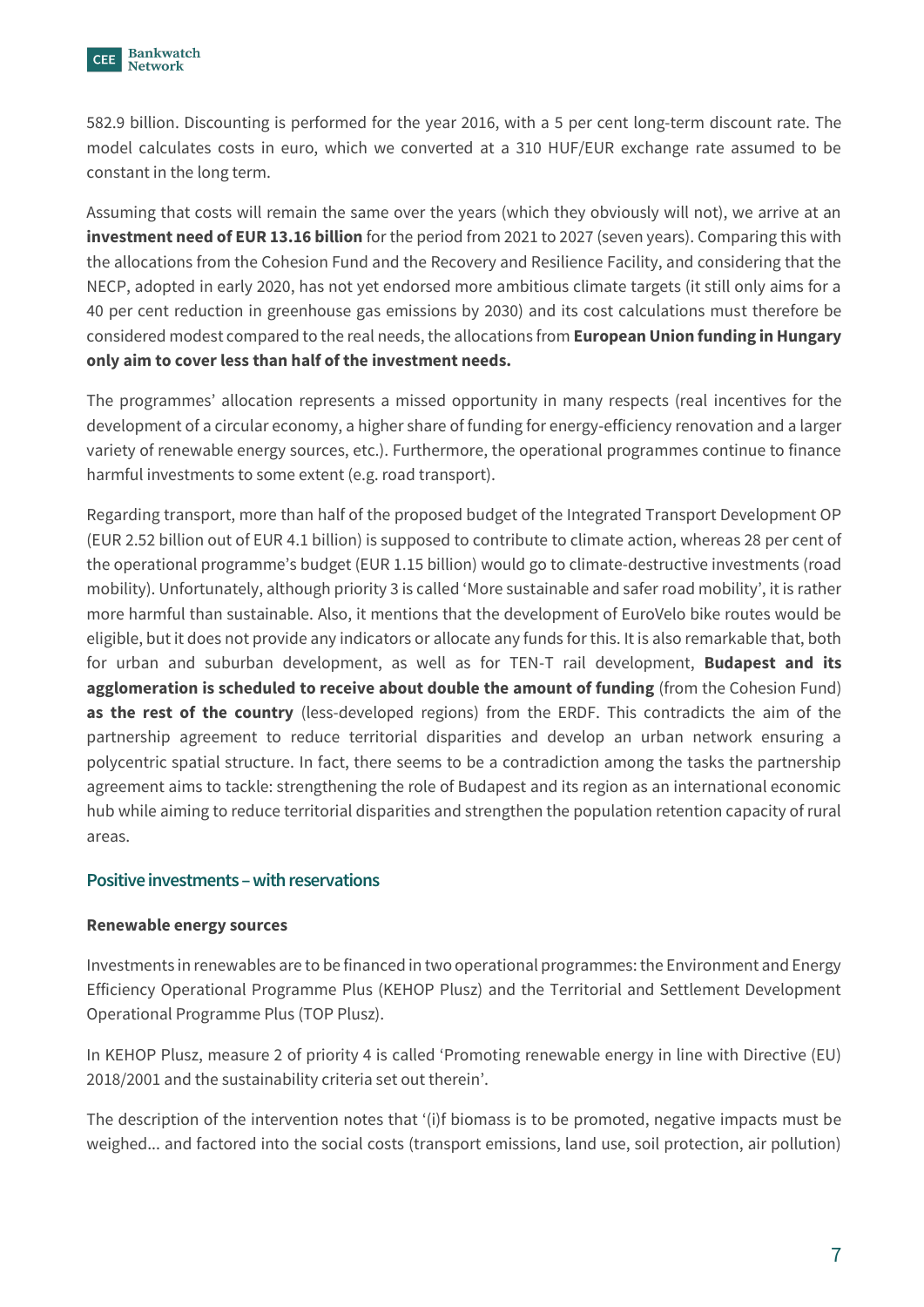

and efficient, modern, low-emission technologies and combustion equipment must be used.' This note alone does **not provide sufficient safeguards for the sustainable use of biomass.**

Further, the same measure includes the intervention 'Securing a renewable base for hydrogen production', which aims to foster the production of hydrogen from weather-dependent renewable electricity (see below for more detail).

By the end of 2029, the operational programme aims to support the installation of 860 megawatts (MW) of renewable energy capacity, which would produce 73,300 megawatt hours (MWh) of energy (including heat and electricity) annually.

According to the **NECP, renewable energy capacities in electricity production** should reach 7,697 MW, producing 11,289 gigawatt hours (GWh) of electricity annually in 2030. The targets of **KEHOP Plusz make a minor contribution to this.**

In TOP Plusz, as mentioned above, priority 2 (climate-friendly counties) supports improvements in the energy consumption of **local municipalities** (and their institutions), both regarding energy efficiency and **the use of renewable energy**. The indicators linked to the measure do not make it possible to assess the potential contribution of this operational programme to the national renewable energy target.

# **District heating**

District heating is eligible for funding under two measures of KEHOP Plusz: the improvement of the energy efficiency of district heating and the harnessing of renewable energy sources for district heating. Only in the case of new district heating systems and the connection of district heating systems is it made conditional on 'renewable operation and high heat demand density', i.e. the upgrading of district heating systems is not necessarily linked with the harnessing of renewable energy sources. The development of fourthgeneration district heating systems is not mentioned in KEHOP Plusz, although this could greatly reduce energy demand.<sup>5</sup> While it is promising that the programme speaks about 'encouraging the deep renovation of the existing building stock and the integration of renewable energy sources at both individual and community level', it unfortunately fails to mark this as a clear requirement.

Investments to promote energy efficiency at the level of consumers using the district heating service (e.g. installing cost-sharing and metering equipment, upgrading in-house systems) may also be supported. However, in order to achieve optimal results and significantly reduce greenhouse gas emissions, these should **not be stand-alone investments but rather treated in a package as part of a complex building renovation strategy and investment plan** (of the municipality or the household, etc.).

It is rather forward-looking that, among others, investments to improve energy efficiency and other related investments (e.g. promoting the use of 'derivative' renewable energy sources, such as the recovery and use of heat from run-off water and other waste heat for private and non-private purposes like district heating, local heating, local energy communities, heating public buildings, heating foil tents, etc. throughout the district heating system (including at customer premises) are eligible. However, the indicator for results does

<sup>&</sup>lt;sup>5</sup> Fourth-generation district heating ensures that heat energy is produced from clean sources, and a significant part of the heat delivered by more efficient district heating systems is lost at the end-user.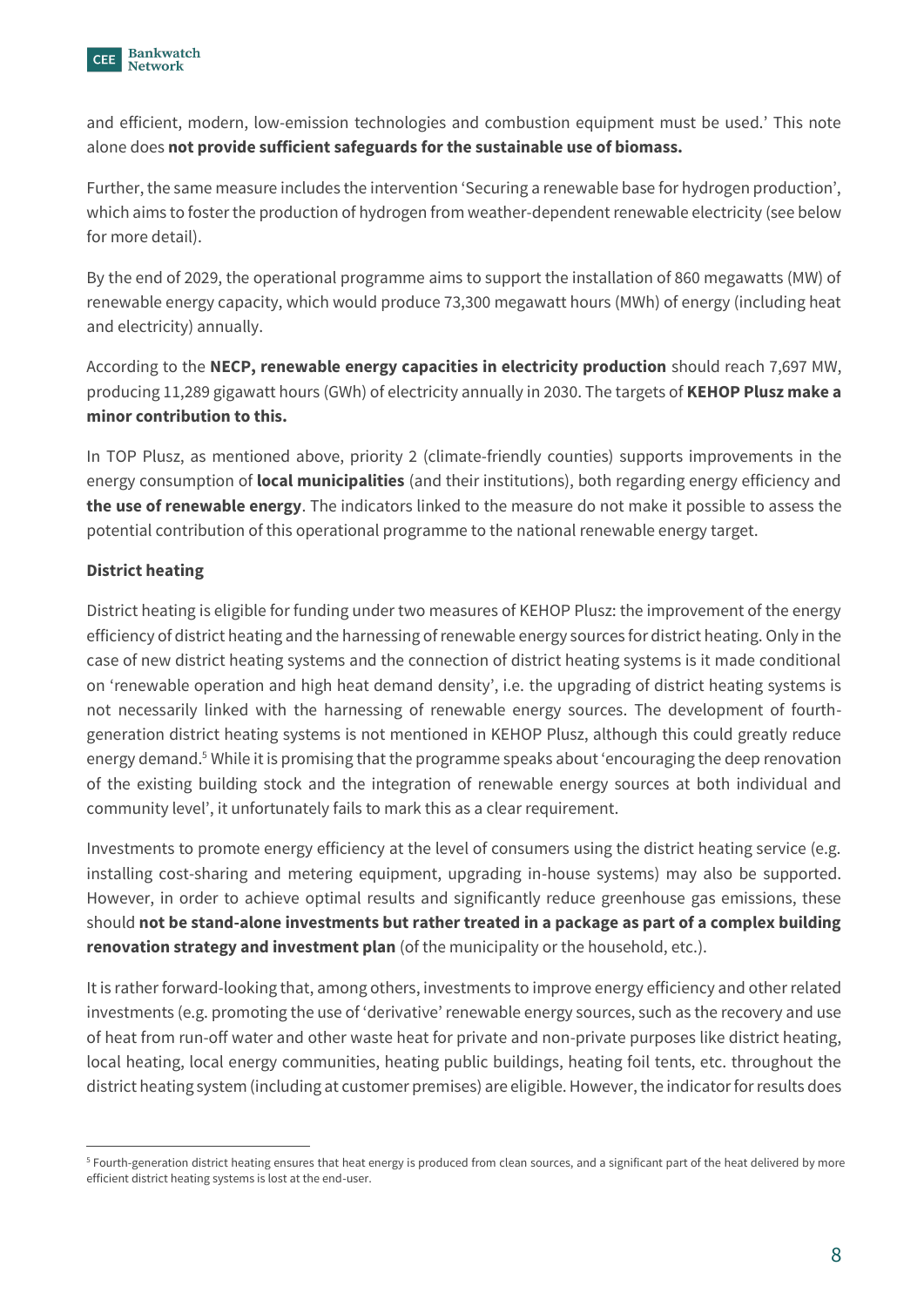

not set an objective of improving efficiency, but instead aims to set 'the length of pipes for newly built or renovated district heating and cooling networks' to be 100 kilometres by 2029.

Intervention 1 under priority 4, measure 2 (renewable energy sources) is about **promoting renewable energy in electricity generation, heating and cooling.** The measure encourages the use of renewable energy (in particular geothermal and biomass) for district heating and cooling. There is **no indication in the text whether or not the upgrading of heating systems would be conditioned on renovation measures**. From the indicators (additional renewable energy generation capacity and total renewable energy produced), it is **not clear** how much of this would be related to heat vs. electricity or what the **share of greenhouse gas reduction / fossil fuel replacement** would be. The use of financial tools is foreseen.

With regard to the modernisation and improved energy efficiency of district heating systems, **we propose giving priority to the deployment of fourth-generation district heating systems,** i.e. **treating the improvements as a package,** by moving the system to renewables (mainly geothermal energy, heat pumps, solar panels and waste heat recovery), combined with the deep insulation and mechanical renovation of the building stock served by the district heating system in order to receive and efficiently use lower-temperature district heating.<sup>6</sup> Measures under the **Just Transition Fund** (priority 5 of KEHOP Plusz) also advocate for the promotion of the development of renewable energy infrastructure and encouraging environmentally friendly domestic energy production and use; the **content and scale of these is not specified here** but should be provided by the three Territorial Just Transition Plans (annexes to KEHOP Plusz), which should be in line with this.

We recommend **not using biomass in heating systems,** especially district heating. Instead, **geothermal and heat pump solutions should be preferred.**

#### **Energy communities**

Energy communities are mentioned in three operational programmes for the following types of investments:

- TOP Plusz: infrastructure development of energy communities with major participation of municipalities
- KEHOP Plusz: infrastructure development of energy communities with minor participation of municipalities
- Digital Renewal Operational Programme Plus (DIMOP Plusz): development of 'intelligent energy systems' for energy communities (energy communities are indirectly targeted)

The operational programmes mainly look at energy communities as organisational/management structures of local energy production with the aim to ensure self-consumption. Self-sufficiency based on decentralised energy production is the key driver of support to energy communities of varied and diverse composition; the cooperation of municipalities, energy suppliers, enterprises and citizens is encouraged.

<sup>&</sup>lt;sup>6</sup> In Hungary, out of about 4.3 million dwellings, there are about 650,000 connected to district heating and about 150,000 connected to central heating – meaning there are approximately 3.5 million dwellings with individual space (room or flat) heating. In Hungary, which is notoriously rich in thermal water, the installation of **scale-adequate district heating plants based on geothermal energy** could be encouraged in many municipalities.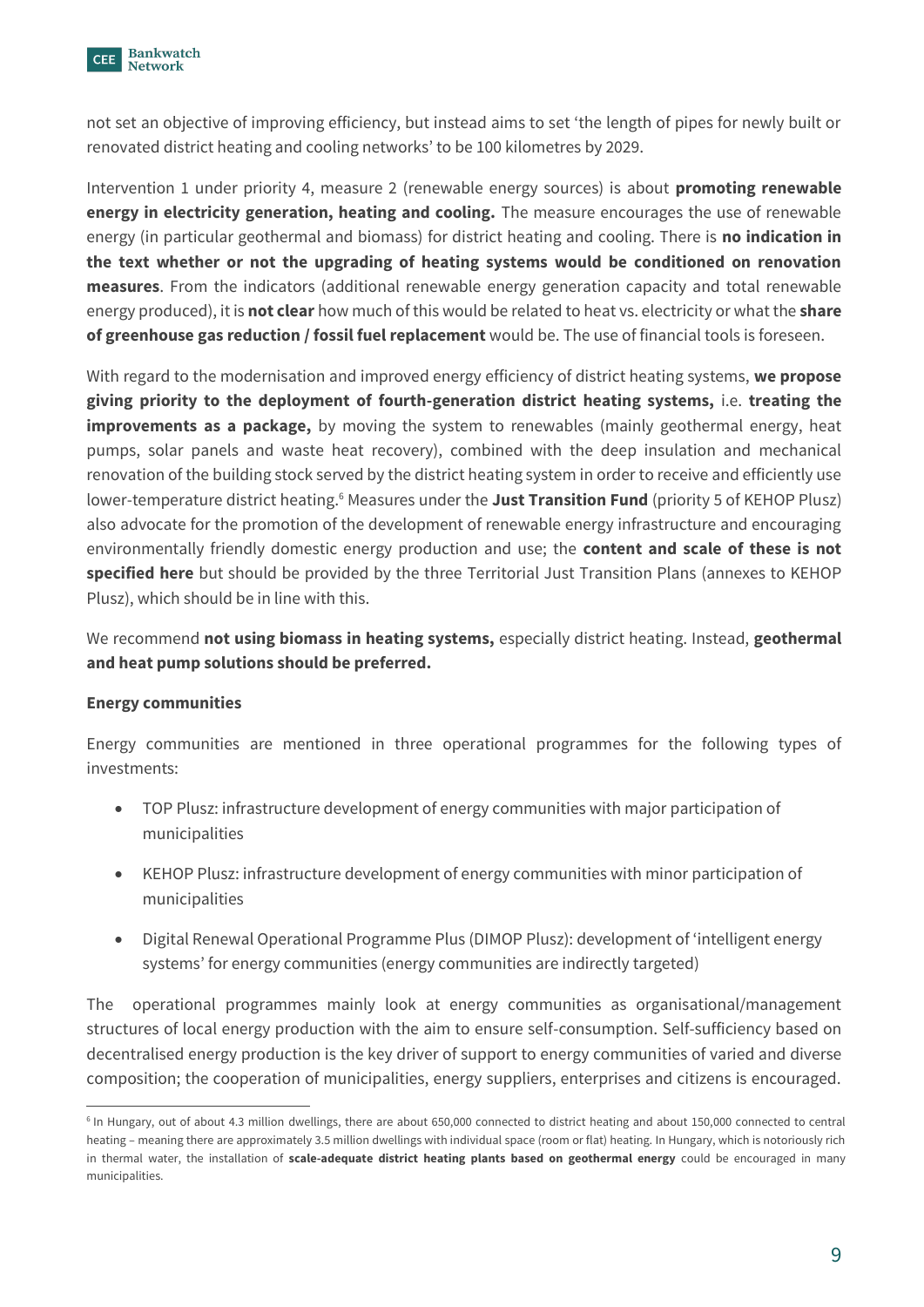

KEHOP Plusz even mentions the establishment of energy communities for geothermal-based district heating systems among potentially eligible activities. TOP Plusz and KEHOP Plusz refer to relevant EU directives, but **without any exact target numbers** (indicators, amounts dedicated); this needs to be clarified. Types of solutions eligible include a one-stop-shop energy agency; awareness-raising; training; pilot financing; and financing solutions for the development of services, coordination and grant support. The role of the one-stop-shop-style energy agency (as described in priority 4 of TOP Plusz: 'infrastructure development in Budapest') is to provide non-financial support to energy communities and prosumers.

DIMOP Plusz indicates the number of energy communities using 'intelligent energy systems' that it will support: three by 2024 and 20 by 2029.

To exploit a higher potential of community energy, we recommend the following adjustments to the operational programmes:

- Allow more flexibility regarding the composition of energy communities by reviewing the eligibility **demarcation** between different operational programmes (**focusing on the ownership of the real estate where the investment is located** rather than on the ownership structure of the energy community when determining which operational programme an energy community should apply to for funding).
- **Increase and specifically earmark budget for energy communities, and include specific funding dedicated to awareness-raising, training and advisory services on/for prosumerism and energy communities.**
- **Extend the one-stop-shop energy agency model to less-developed regions of Hungary.**
- Expand the eligibility of activities to other sectors such as energy-efficiency services, e-mobility, energy poverty, etc.

# **Harmful schemes and projects**

# **Fossil gas and hydrogen**

The **Territorial and Settlement Development OP Plus** (TOP Plusz) is the only operational programme where **support for fossil gas is evident.** Priority 4 (infrastructure development in Budapest) contains a vaguely formulated measure ('services promoting equal opportunities, social urban regeneration and improving the energy-efficient infrastructure of the building stock') designed to modernise and renovate rented housing owned by the municipality, which includes the installation of new fossil gas equipment. The output and result indicators relate to 250 residential buildings with fossil gas-fired hot water and heating systems replacing solid fossil fuel installations and an estimated greenhouse gas emission reduction of 2,000 tonnes of CO<sub>2</sub> per year from hot water and heating systems converted from solid fossil fuels to natural gas by 2029. Such a measure locks tenants (usually of low economic status) into outdated and climatedestructive infrastructure.

Hydrogen-related schemes and projects are eligible for financial support through KEHOP Plusz, and the Integrated Transport Development Operational Programme Plus, while the Economic Development and Innovation OP Plus (GINOP Plusz) does not include hydrogen or fossil gas interventions.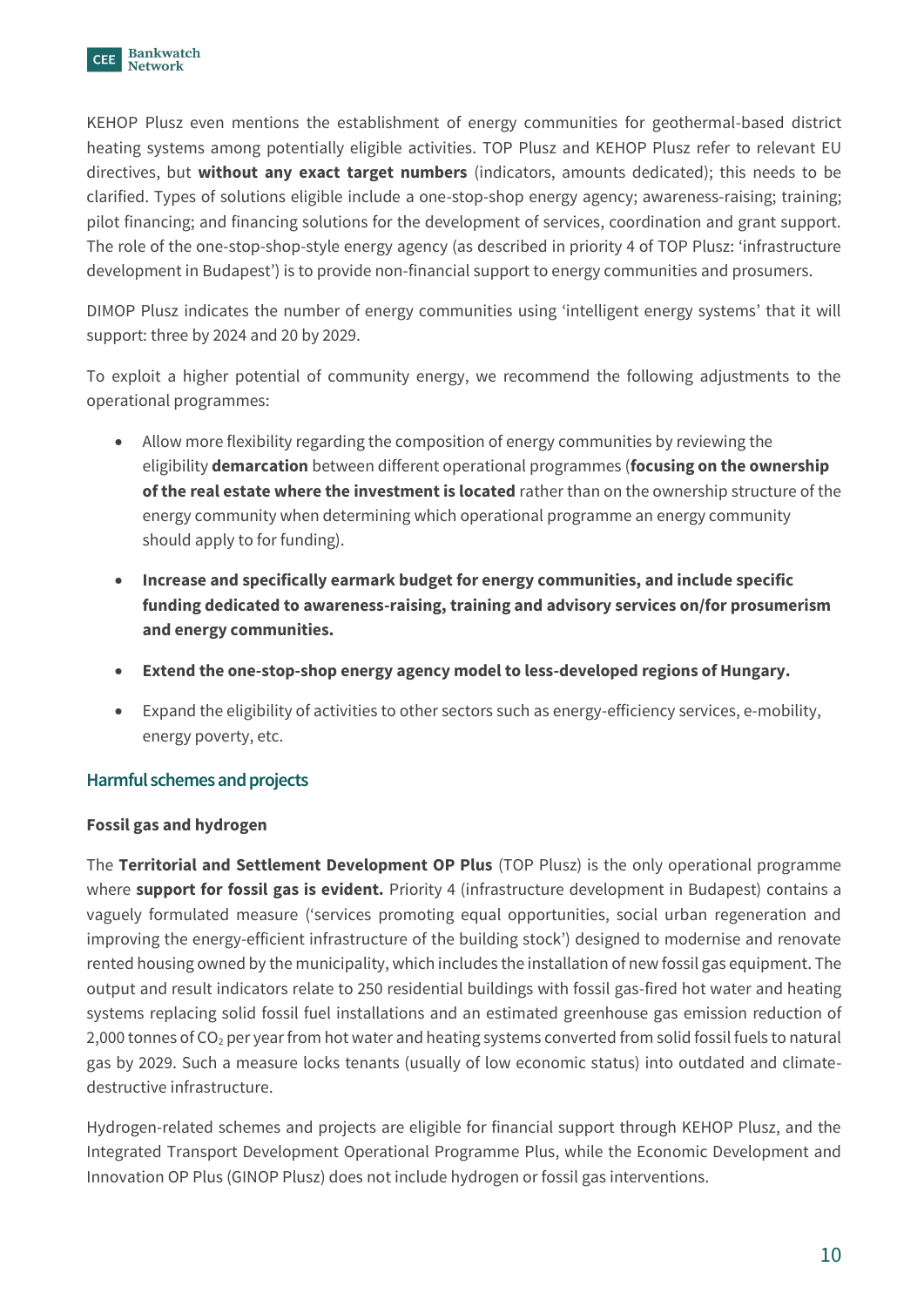

#### In **KEHOP Plusz, hydrogen is part of two measures:**

- 1. Specific investment priority 2.2 promoting renewable energy in line with directive (EU) 2018/2001 and the sustainability criteria set out therein. Supported measures here include an increase in renewable energy capacity for electricity generation for the hydrogen electrolysis production, the purchase and installation of electrolysers for the production of hydrogen and measures intended to spread hydrogen locally (such as hydrogen filling stations and related equipment).
- 2. Specific investment priority 2.3 developing smart energy systems, networks and storage outside the Trans-European Energy Network (TEN-E). This aims to increase the flexibility of energy supply caused by the planned scale-up of renewable generation capacity and its intermittency, through the development of smart grids, and increases in storage capacities and demand-side responses. The measure detailing the 'promotion of the widespread use of hydrogen as an energy carrier and storage' includes the promotion of the use of carbon capture, storage and recovery technologies (CCSU) for the production of low-carbon hydrogen for 'cost-effective conversion in a technologyneutral way', the application of solutions for the storage and transport of hydrogen, taking into account the possibilities offered by fossil gas infrastructure, including the adaptation of existing fossil gas infrastructure to hydrogen reception, and the necessary interventions to spread hydrogen (e.g. hydrogen refilling stations, hydrogen clusters).

Although the documents justify investments in hydrogen as an energy carrier and storage capacity because the technology increases the elasticity and security of the energy supply (through the integration of the electricity and gas sectors) and by greening the energy service system, **none of these measures have indicators or minimum requirements regarding the reduction of greenhouse gas emissions.** They do **not ensure that these** investments **will replace existing, more polluting energy sources.**

Our main concern in the KEHOP Plusz operational programme is the supported intervention regarding the '**promotion of the widespread use of hydrogen as an energy carrier and storage', due to the fact it could potentially support investments in fossil-gas- and nuclear-based hydrogen.** Another concern is the programme's support for CCSU technologies. Fossil gas-based hydrogen should not be supported by public funds, primarily due to the carbon and methane emissions released in its production and the need to rely on Russian gas imports for its production. Currently, the majority of the hydrogen in the EU is produced by steam reformation of methane in fossil gas, with high carbon dioxide emissions. The latest research shows that even greenhouse gas emissions from the production of hydrogen from methane where the released carbon is captured and stored (sometimes called 'blue hydrogen') are quite high, particularly due to the release of fugitive methane.<sup>7</sup> The domestic extraction of fossil gas in Hungary has been declining for a number of years and covers less than one-fifth of domestic consumption.<sup>8</sup> Furthermore, Hungary is almost completely dependent on Russia to satisfy its fossil gas imports, which on its own can be seen as a security issue for the country. The head of the Hungarian gas transmission system operator said at the

<sup>7</sup> Robert W. Howarth, Mark Z. Jacobson, '[How green is blue hydrogen?](https://onlinelibrary.wiley.com/doi/epdf/10.1002/ese3.956)', *Energy Science & Engineering, Society of Chemical Industry and John Wiley & Sons Ltd* 9*,* 1676–1687, 2021.

<sup>&</sup>lt;sup>8</sup> However, it is no less worrying that th[e National Energy and Climate Plan](https://ec.europa.eu/energy/sites/ener/files/documents/hu_final_necp_main_en.pdf) sets as a milestone to energy independence the increased production of natural gas and, under an ideal scenario, expects to increase domestic conventional natural gas production by up to 2.4 billion cubic metres by 2030. [The national oil company MOL is engaged in continuous and successful research for new fossil gas reservoirs.](https://www.portfolio.hu/uzlet/20220418/rendszeresen-talalnak-magyarorszagon-uj-foldgazmezoket-igy-csokkenhet-az-importfuggosegunk-539767)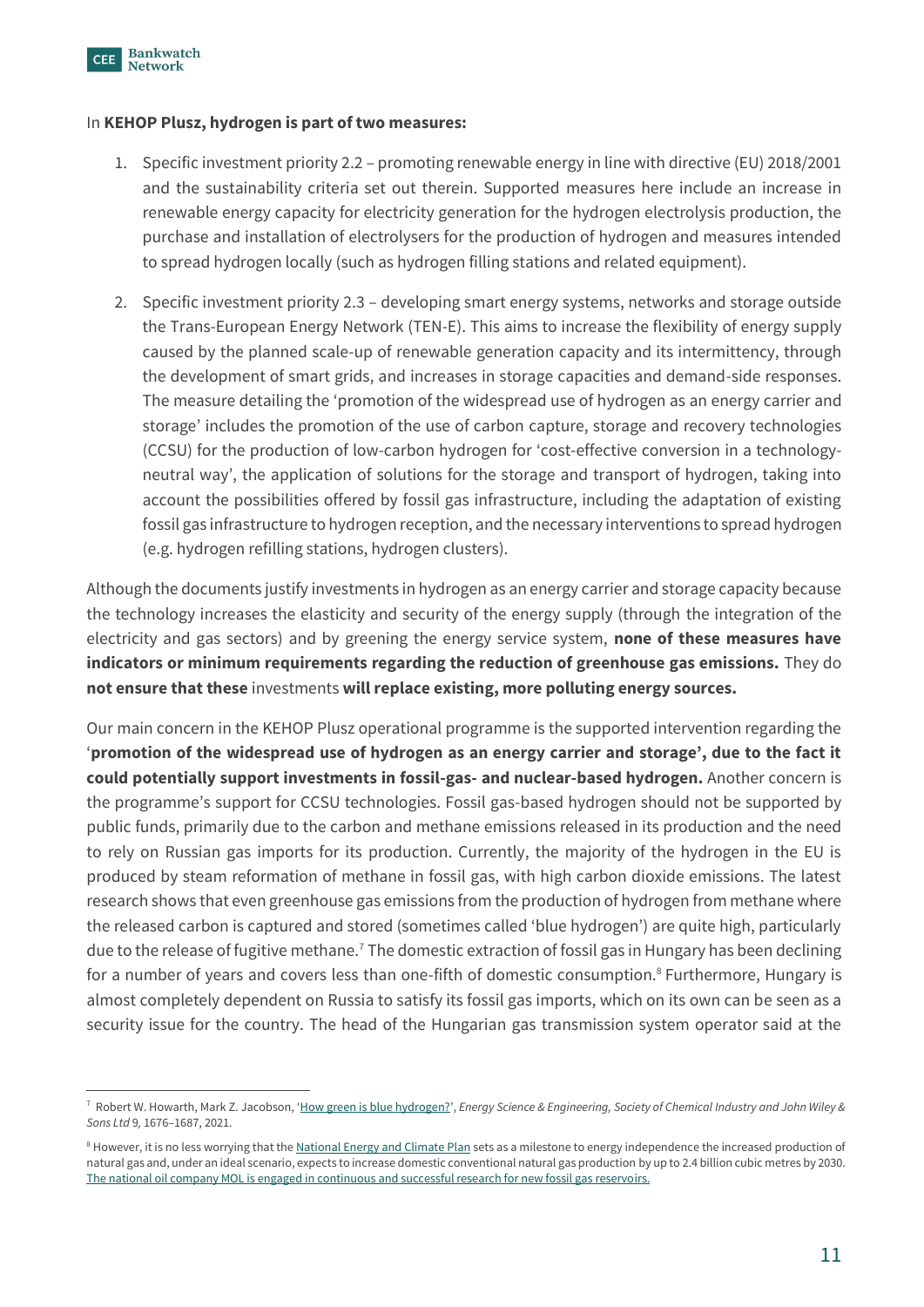

Budapest Hydrogen Summit in February 2022 that 'from [a] geopolitical aspect, [blue hydrogen] projects will be harder to implement' due to the Russian invasion of Ukraine.

Another issue is the lack of an additionality requirement for the electricity-based production of hydrogen. Hungary sources a high share of its electricity from a nuclear power plant. In 2021, 46 per cent of the country's total electricity generation was derived from this source. Gas- and lignite-fired power plants ranked second and third respectively, with 37 per cent. Solar and wind generation accounts for less than 10 per cent of Hungary's total electricity generation.<sup>9</sup> **Without the requirement for a substantial scale-up of renewable-based electricity generation, hydrogen production will cannibalise the deployment of renewables introduced to phase out coal and gas electricity.** 

Another concern regarding hydrogen is that **renewables-based hydrogen production is not prioritised** (as it is not in the National Hydrogen Strategy 2030). **Other non-renewable hydrogen production methods**, which are not climate-neutral and are contrary to the principles of sustainability, **are also promoted.** KEHOP Plusz only refers to the National Hydrogen Strategy 2030, **without examining hydrogen demand and production in a broader strategic context that focuses on energy savings, reducing energy demand and meeting the remaining energy demand.** (The National Hydrogen Strategy 2030 itself only refers to the carbon neutrality objective alongside expected technological developments, ignoring the NECP and the National Clean Development Strategy). A number of non-renewable hydrogen production experiments could be launched – not under the operational programmes, but from other sources. One example is Hungarian Gas Storage Ltd.'s Akvamarin project at the Kardoskút gas reservoir, with a total investment of about HUF 2.9 billion (EUR 7.8 million), of which HUF 1.9 billion (EUR 5.1 million) is a joint tender of the Ministry of Innovation and Technology and the National Research, Development and Innovation Office (NKFIH) (under the Green Economy Financing Scheme from the state budget).<sup>10</sup>

Concerning **carbon capture and storage technologies**, according to the Intergovernmental Panel on Climate Change (IPCC), their implementation currently faces technological, economic, institutional, ecological-environmental and sociocultural barriers. They are **not mature for use in the power sector** and there is a need to address feasibility and sustainability constraints, especially at large scales.<sup>11</sup>

The other operational programme that mentions hydrogen is the Integrated Transport Development OP Plus. The **purchase of urban transport vehicles based on alternative propulsion systems (e.g. hydrogen fuel cells) for urban and suburban transport** is eligible for grant support through this operational programme. This **should also be reconsidered.** As explained above, hydrogen production is currently almost completely based on fossil gas with high carbon dioxide emissions. Therefore, public transport would be reliant on fossil gas if hydrogen-based vehicles were to be purchased. Current projections suggest that the use of renewable hydrogen is unlikely to occur at scale before the 2030s and could be full-fledged a decade after the closure of this operational programme. Even for the 2030s, estimates suggest that the future availability of renewables-based hydrogen will be scarce. As such, renewables-based hydrogen should be put towards energy-intensive, hard-to-decarbonise sectors like

<sup>9</sup> Flora Medve[, Renewable energy production in Hungary in 2020, by source,](https://www.statista.com/statistics/1253412/hungary-renewable-energy-production-by-type/) *Statista*, 27 July 2021.

<sup>10</sup> NKFIH, *[Karbonmentes, többlet villamos energia innovatív technológia által gázenergiává \(hidrogén, biometán\) történő alakítását célzó](https://nkfih.gov.hu/palyazoknak/egyeb-tamogatas/zfr-kvg) fejlesztések [megvalósítása \(2020-3.1.2-ZFR-KVG\), támogatott projektek](https://nkfih.gov.hu/palyazoknak/egyeb-tamogatas/zfr-kvg)*, *NKFIH*, 26 November 2020

<sup>&</sup>lt;sup>11</sup> Intergovernmental Panel on Climate Change, [Climate Change 2022: Impacts, Adaptation, and Vulnerability,](https://www.ipcc.ch/report/ar6/wg2/downloads/report/IPCC_AR6_WGII_FinalDraft_FullReport.pdf) Contribution of Working Group II to the Sixth Assessment Report of the Intergovernmental Panel on Climate Change, Cambridge University Press, 2022.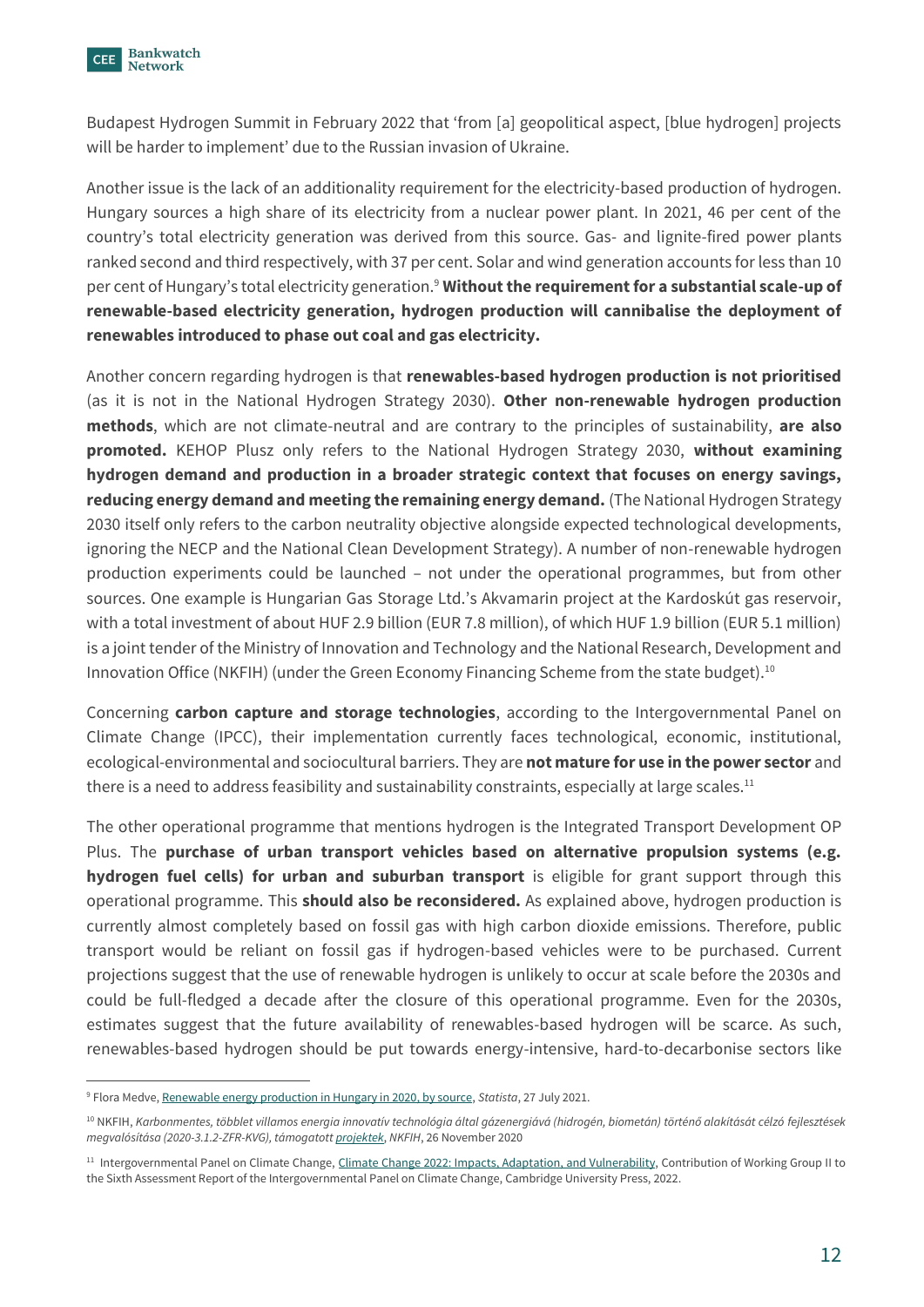

steel, chemicals, long-haul transport, shipping and aviation, while **public transport can be addressed through direct electrification.** 

# **Transport**

The Integrated Transport Development Operational Programme Plus notes that investments that are not eligible for EU funds (e.g. airport development) will be carried out from other sources. This indicates that Hungary is using EU funds for essential or high-quality projects, and using national funding to finance those projects which do not meet EU standards.

The development of TEN-T ports on the Danube and the construction of a bridge over the Danube between Paks and Kalocsa have been removed from the recovery plan. However, elements of these projects for the enhanced navigability of the Danube – such as the dredging of the riverbed around ports – emerge in the Integrated Transport Development OP Plusz. These investments are elements of a complex development concept (Rhine-Danube TEN-T Corridor) that could harm biodiversity. Indeed, the SEA stated that:

Dredging of shipping lanes can threaten coastal filtered waters... The Danube navigation water- and landside infrastructure development in the [operational programme] may pose a threat to species, habitats and landscape character if it is implemented in or adjacent to an area belonging to or affecting an ecological network or a protected and non-protected green infrastructure network element, or if it is implemented as a new greenfield investment.

The development of the Danube as a TEN-T waterway is mainly in the interests of international freight carriers. Along with the development of ports and enclosed road infrastructure to ensure interconnection, it also requires the development of the waterway (including the dredging of the riverbed), which the government aims to finance from the Connecting Europe Facility. Dredging may threaten the potential drinking water base, as well as protected species and species of conservation concern. Increased cargo vessel traffic is likely to have a significant impact on Natura 2000 species.

The main justification for the project is to reduce road freight traffic, but without freight traffic being restricted by legislation at the EU level (which is unlikely), freight transit is expected to rise in Hungary, including on water, without relieving the extremely dense road network at all. There is no guarantee that EU truck traffic would be diverted to waterways, because truck freight transport is in most cases very different from freight shipping in terms of its possibilities and the spectrum of goods it carries. The fact that the Budapest-Belgrade railway line is intended to fulfil essentially the same role as the waterway development (as a parallel infrastructure investment with a similar function) also raises questions about the justification for the project.

The Integrated Transport Development OP Plusz, along with measures to improve transport security and enhance the level of technical and environmental services such as wildlife crossings, also contains some new road construction and road upgrade projects (76 kilometres of non-TEN-T and 22 kilometres of TEN-T roads), including increasing the capacity of roads. The latter, despite mitigatory measures, can generally be considered harmful to the environment and the climate, due to the enhanced fragmentation of habitats and the attraction of excess traffic, which would subsequently increase greenhouse gas emissions. The budget for new road construction or road renovation is EUR 1.04 billion under two intervention codes (087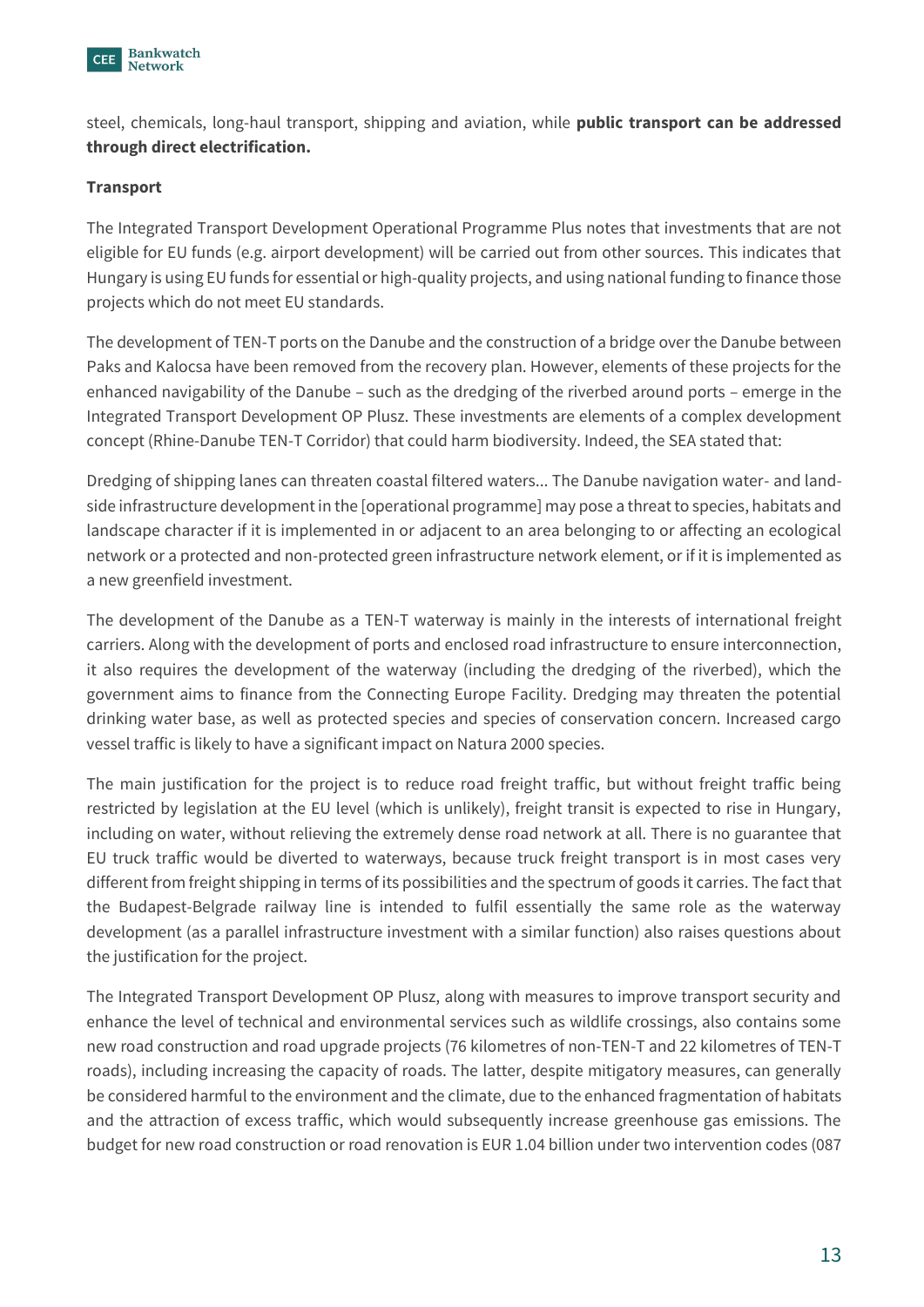

and 089, not counting 091 and 094 for the digitalisation of road transport and other upgrades).<sup>12</sup> It would be worthwhile to allocate this amount to means of transport that are more environmentally-friendly.

#### **Missing projects and priorities**

#### **Energy efficiency**

Energy efficiency measures are to be financed mainly by KEHOP Plusz. As the national 2030 energyefficiency target is not ambitious, neither is KEHOP Plusz. Our energy efficiency target is that the country's final energy consumption in 2030 should not exceed the 2005 level of 785 petajoules (PJ). In 2017, this figure was 775 PJ.

KEHOP Plusz acknowledges that: 'the existing domestic building stock, especially the modernisation of residential buildings, has a high potential for energy efficiency, and that without support, modernisation will not shift towards deep renovation (insulation, replacement of windows and doors, modernisation of cooling-heating and hot water systems).' It also states that 'the renovation of public buildings, buildings of the church and public organisations and buildings of [small and medium-sized enterprises] should also be encouraged' and 'renovation should be at least medium depth'.

KEHOP Plusz aims to support the **renovation of residential buildings** mainly through the **Energy Efficiency Obligation Scheme** (EEOS). This scheme was launched in 2021, but it is **no substitute for direct EU funding grants** for residential building renovations, even if EEOP plans a combination of reimbursable and non-reimbursable support, as well as financial instruments. KEHOP Plusz also plans to combine EEOS with energy service companies, but mainly in the case of public buildings. Household energy efficiency interventions are mainly planned to be financed via EEOS and – to a smaller extent only, as an 'alternative, outside EEOS' – via direct support for building owners and/or maintainers. The operational programme proposes that all **renovation should be** at least medium depth, which is not the same as aiming for complex, deep renovations (**at least a 60 per cent improvement in energy savings**, which according to Hungarian Energy Efficiency Institute assessments is needed to avoid the impact of lock-in).

The current plans for EEOS do not fully live up to the ambitions of the Renovation Wave, for the reasons outlined below.

1. EEOS aims to channel energy efficiency investments on a market basis to those areas with the highest energy use and energy efficiency potential and the shortest payback period. Deep renovations of households do not fit this bill, and even with extra encouragement<sup>13</sup> within EEOS,

<sup>&</sup>lt;sup>12</sup> According to Annex I of REGULATION (EU) 2021/1060 OF THE EUROPEAN PARLIAMENT AND OF THE COUNCIL of 24 June 2021 laying down common [provisions on the European Regional Development Fund, the European Social Fund Plus, the Cohesion Fund, the Just Transition Fund and the](https://eur-lex.europa.eu/legal-content/EN/TXT/?uri=CELEX%3A32021R1060)  [European Maritime, Fisheries and Aquaculture Fund and financial rules for those and for the Asylum, Migration and Integration Fund, the Internal](https://eur-lex.europa.eu/legal-content/EN/TXT/?uri=CELEX%3A32021R1060)  [Security Fund and the Instrument for Financial Support for Border Management and Visa Policy](https://eur-lex.europa.eu/legal-content/EN/TXT/?uri=CELEX%3A32021R1060) (CPR), Official Journal of the European Union, 24 June 2021.

<sup>&</sup>lt;sup>13</sup> 'The proportion of reimbursable (R) and non-reimbursable (non-R) aid to obligated parties, typically large (energy) companies, will be differentiated according to the final beneficiary, in order to ensure that obligated parties also carry out deep renovation of buildings with longer payback periods, higher investment and liquidity needs, and that they are not able to pass on the burden of energy savings to consumers. In addition to the EEOS, the ESCO scheme can be used, where the investment can be carried out either indirectly, with the support of the ESCO company carrying out the investment, or directly, with the support of the building owner/operator, with a high aid non-R intensity (e.g. deep renovation of central government buildings).'

Környezeti és Energiahatékonysági Operatív Program Plusz, KEHOP Plusz 1.0, 2021-2027, tervezet, *Magyarország Kormánya,* 15, 30 September 2021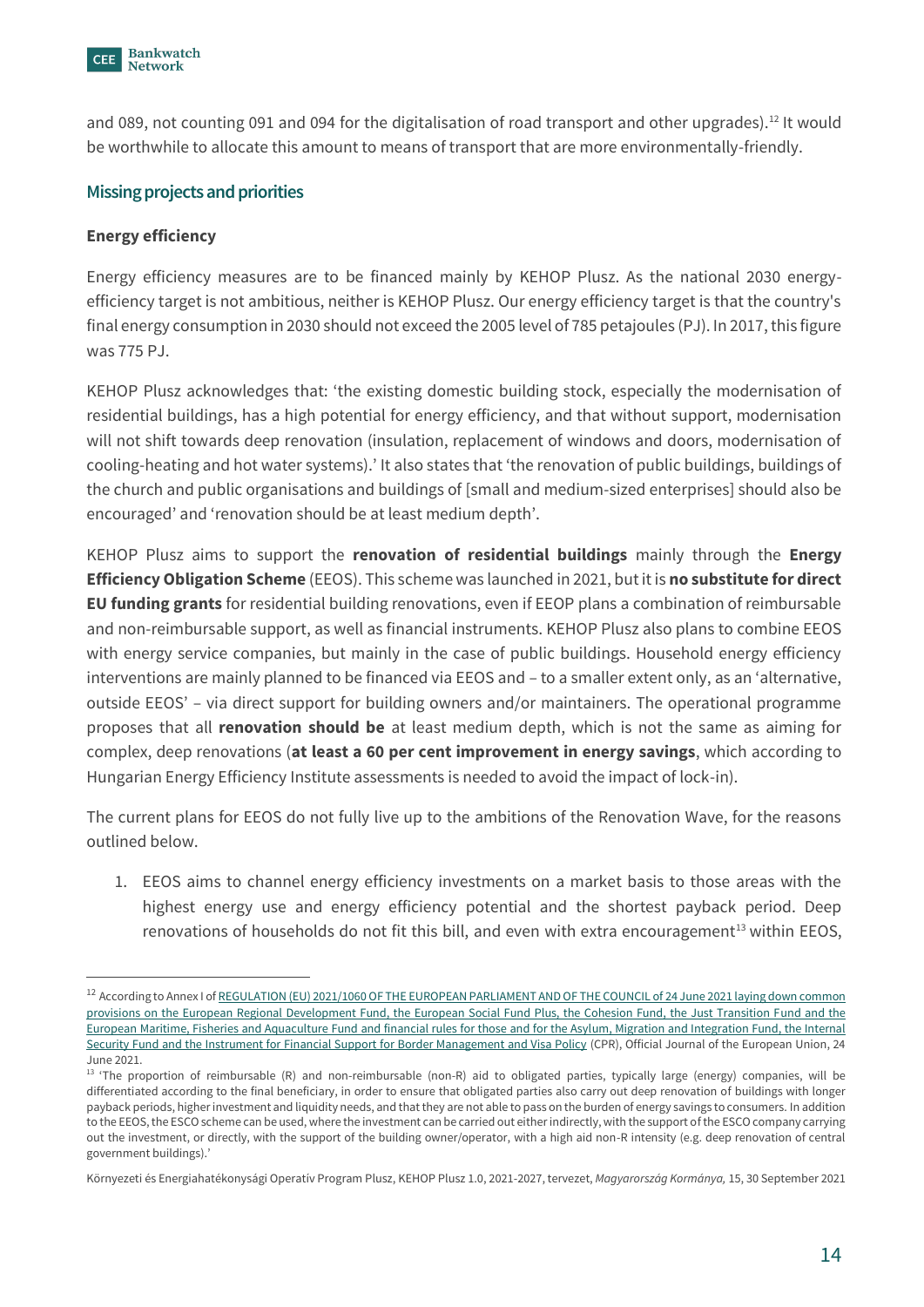these will remain a challenge. Also, artificially fixed household energy prices further elongate the payback period, especially for deep renovations.

2. The volume of planned household renovation is much smaller than the required 100,000 households per year renovation rate, the rate specified by the Renovation Wave. Planned indicators show that only 27,000 households are on track to be renovated through this operational programme by 2029, with the support of EUR 187.14 billion (intervention field 042). For public buildings to be renovated, the indicator is only 1 million square metres by 2029.

In the framework of the Territorial Just Transition Plans (for three Hungarian counties), action 5 of the KEHOP Plusz, 215 households will be renovated by 2024 and 3,518 flats by 2029, with funding worth EUR 49 million. It is hoped that the finalised plans and calls for proposals will specify the selection process for beneficiaries, i.e. the precise targeting, depth and conditions of the renovations. The **fulfilment of the enabling condition regarding energy-efficiency** (Adopting a strategic policy framework for supporting the renovation of residential and non-residential buildings for energy efficiency)**<sup>14</sup> is hampered** by the fact that the deadline for the application of **the near-zero building rate requirement has been postponed** by government decree.

Energy efficiency will also be financed by TOP Plusz in the case of upgrading municipal buildings. The text of the operational programme **does not specify any minimum standard for renovation,** nor does it stipulate that investments in renewables would be conditioned on renovation improving the energy performance of the building in question. It only mentions the target group: all in less-developed regions, mostly municipalities and their institutions and maintainers, and state-owned institutions, NGOs, enterprises and churches. Actions include energy renovations, preparing sustainable energy and climate action plans (SECAPs) or implementing energy-efficiency investments promised in SECAPs and related soft measures to raise awareness. **The targets** have been significantly improved compared to the September 2021 draft, but they would **need to be increased further along the lines of the greater climate ambition required.** 

**Diversified funding schemes are necessary to enhance energy efficiency in residential buildings** and possibly also to switch to renewable energy sources. Low-income households need a multi-year, nonrefundable support scheme (95 per cent funding intensity) encouraging deep renovation (with bonus points). Average/middle income households need a multi-year, refundable loan/grant scheme (30 to 40 per cent intensity) focusing on deep energy renovations, setting a minimum renovation level depending on the base energy performance level of the flat/house and adding bonus points. The aim is to avoid lock-in and ensure that the affected residential buildings at the end have proper heat insulation, switch to clean heating system and have refurbished windows and doors. A before-after energy audit has to be carried out by a dedicated chamber/network of energy experts, whose capacity building and the audit itself should be covered by EU and state funds.

<sup>14</sup> Magyarország Kormánya, Környezeti és Energiahatékonysági Operatív Program Plusz, KEHOP Plusz 1.0, 2021-2027, tervezet, *Magyarország Kormánya,* 152, 30 September 2021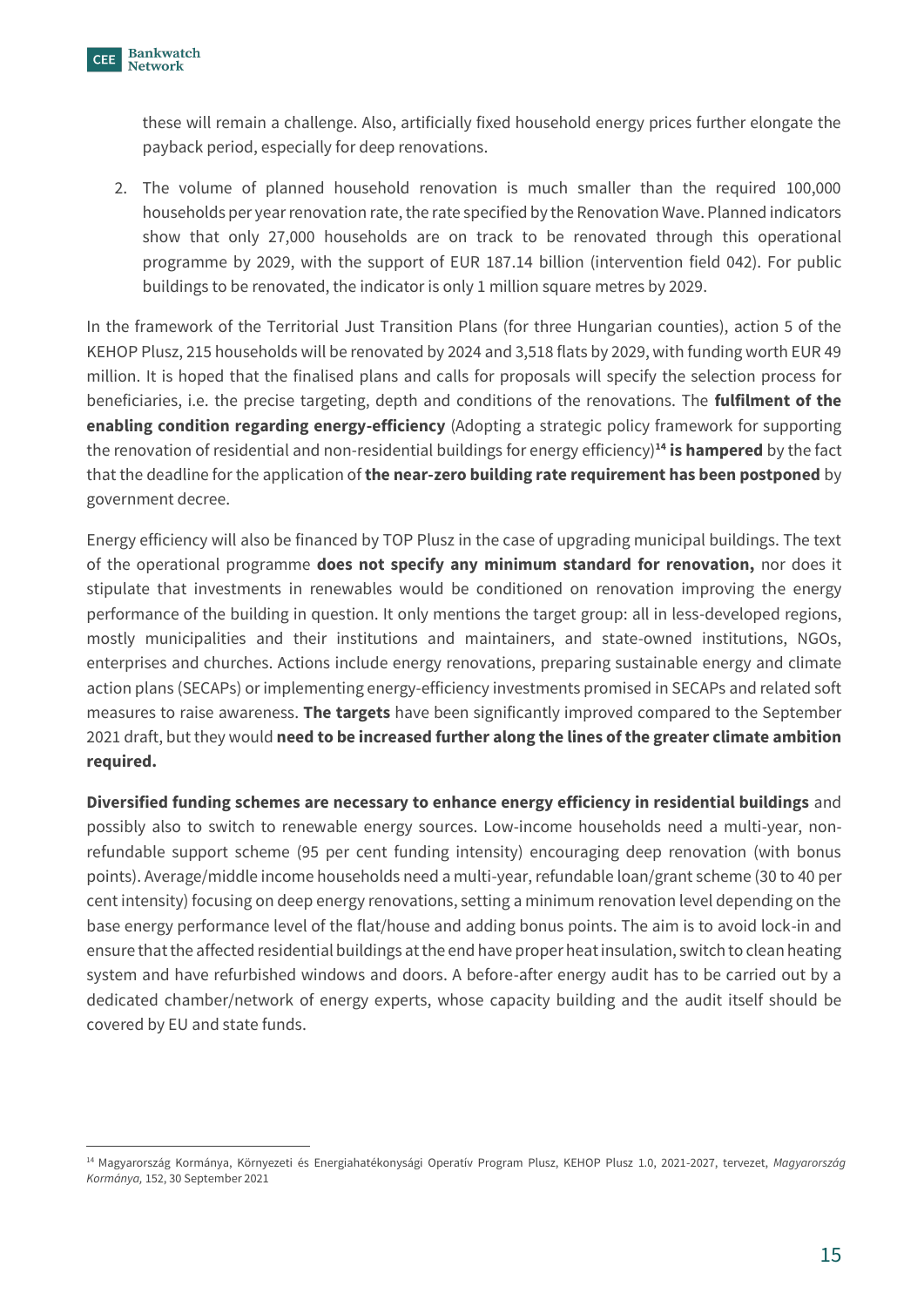

#### **Biodiversity**

From the Multiannual Financial Framework, 7.5 per cent should be dedicated to biodiversity conservation by 2024 and 10 per cent by 2026. In Hungarian operational programmes, currently only 5.66 per cent of resources aim to conserve biodiversity, and this allocation belongs to only one programme (KEHOP Plusz). These programmes, though more ambitious regarding climate adaptation and mitigation than before, ignore the use of biodiversity conservation as a tool to reach economic and climate goals, and also lack ambition and synergy with other trends and processes.

The KEHOP Plusz priority focusing on 'environmental protection and nature conservation' is the richest in actions that aim to halt the loss of biodiversity. It includes one type of action<sup>15</sup> that can directly improve and four types that can indirectly improve the conservation status of species and habitats. These actions can support the EU's biodiversity goals, restoring habitats and green infrastructure and protecting species. Biodiversity conservation is still a tiny, isolated element among the giant projects that aim to boost economic growth Instead of improving grey infrastructure and delivering end-of-pipe solutions. All the programmes (not just KEHOP Plusz) should rely more on ecosystem-based approaches to improve the wellbeing of society. Programmes should be inclusive of grassroots initiatives that have already tried and tested ecosystem-based solutions and need resources to scale them up. It is problematic that risks associated with the use of ecosystem services, particularly tourism, are not addressed at all. KEHOP Plusz intends to develop infrastructure for visitors of protected areas, which will result in increased and easier access to these areas.

It would be useful to be able to implement awareness-raising programmes on certain biodiversity, waste prevention, climate and energy-awareness topics independently from other projects. This should be available to NGOs, as they have the expertise and networks to conduct such programmes.

Further proof that authorities are neglecting biodiversity is its negligible mention in the GINOP Plusz programme – the biggest programme reviewed – which is dedicated to helping companies to increase their productivity, grow their revenue and exports, and find new foreign markets. Meanwhile, the programme fails to introduce any biodiversity proofing whatsoever. Considering that economic development and the overuse of our natural resources are among the main drivers of biodiversity loss, failing to integrate biodiversity proofing into this programme is hugely problematic. It also shows that biodiversity mainstreaming has not reached this field yet. This harmful approach of ignoring biodiversity mainstreaming is not new in Hungary. The *OECD environmental performance review of Hungary*<sup>16</sup> published in 2018 highlighted the 'lack of integration of biodiversity considerations into most sectoral policies'. It also stated that 'the [biodiversity] strategy has insufficient influence over other ministries beyond the Ministry of Agriculture.' The OECD recommended in vain 'restricting infrastructure expansion to reduce fragmentation of habitats' and 'ensur[ing] sufficient financial resources for effective implementation'.

<sup>&</sup>lt;sup>15</sup> Types of actions No 2.: Creating ecological and infrastructural conditions for the conservation and management of Natura 2000 sites and green infrastructure

<sup>16</sup> OECD[, OECD Environmental Performance Reviews: Hungary 2018,](https://www.oecd-ilibrary.org/environment/hungary-2018_9789264298613-en) OECD Environmental Performance Reviews, *OECD Publishing*, Paris, 2018.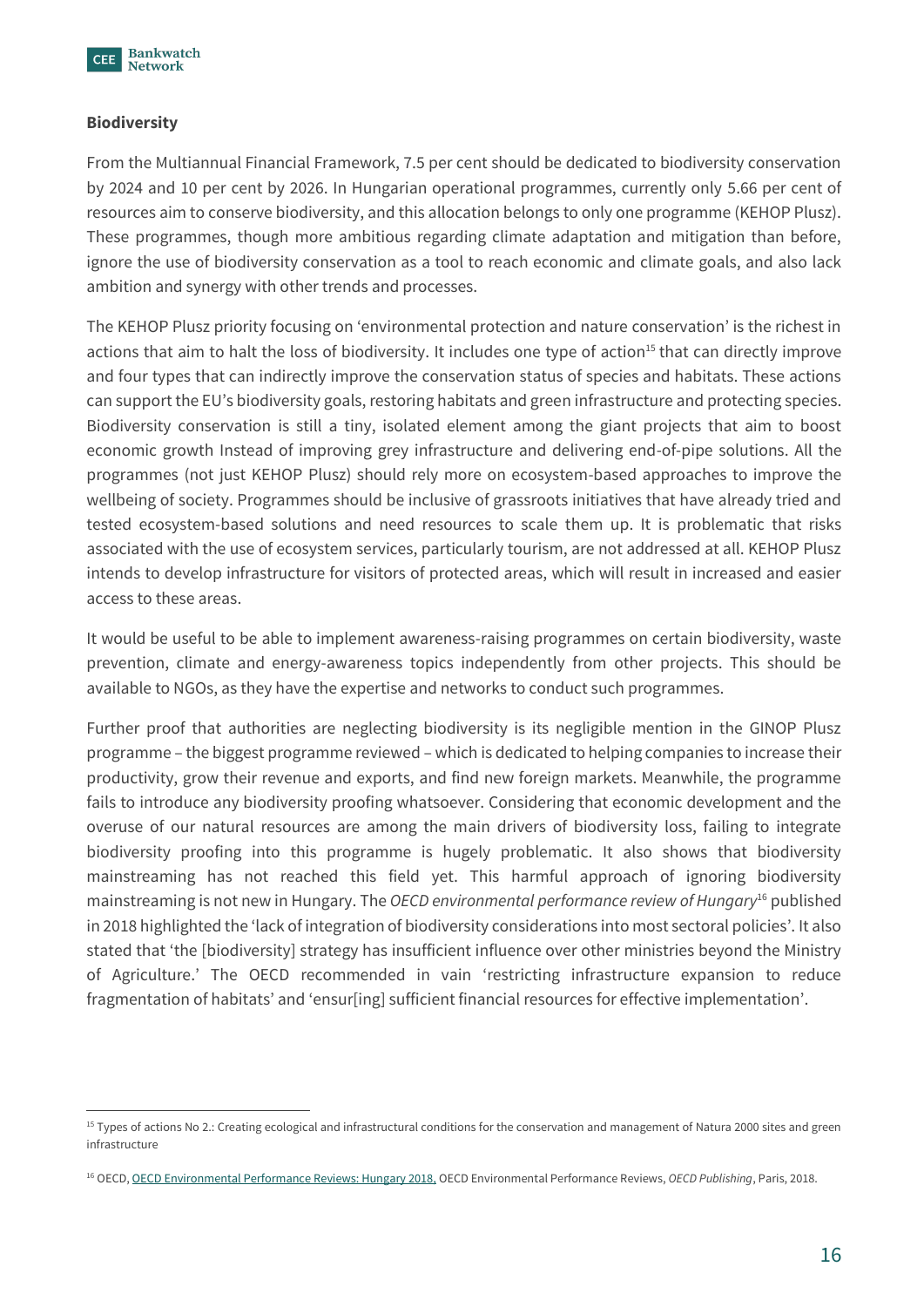

# **Conclusion and recommendations**

Using **biodiversity conservation** as a tool to reach climate goals should be a **major focus** of the programmes. Biodiversity targets and measures need to be **scaled up**; biodiversity conservation needs more financial resources and needs to be meaningfully integrated into economic and local development projects.<sup>17</sup> Programmes and projects need to be **biodiversity-proofed**. 18

The case of the TEN-T Danube corridor shows that it is not only important to assess the environmental impact of specific measures in an operational programme or the recovery plan (or assess them against the 'do no significant harm' principle); **investments have to be looked at in their full context and complexity.**  There's no net benefit of a specific project doing little harm to the environment if other projects financed from the Connecting Europe Facility or other sources, contributing to the same development concept, cause massive environmental harm.) Also, several investments (e.g. port development on the Danube) would not make sense unless they were supplemented by several other investments financed from the Connecting Europe Facility or other sources. Therefore, these investments should be phased out as a package from all funding programmes for the reasons outlined in the section on harmful projects.

It is not the integration of the power and gas sectors, but **the interoperability and integration of the power and heat sectors** (power-to-heat, heat-to-power) that **we recommend**. This would be less dependent on fossil gas systems and would also better integrate district heating, thermal energy communities, etc. into the grid. **The aim should not be to 'save' fossil gas infrastructure**, which would require newer **(as yet unproven)** technologies – in this case **hydrogen technologies** – to play a key role in the energy transition, which is not a 'technology neutral' approach and is not likely to be a silver bullet. **Low-emission hydrogen production using carbon capture and storage would still allow the production of fossil hydrogen from fossil sources**, which runs counter to the goals of climate neutrality and reducing fossil dependence. It is questionable **who would pay for the high costs of converting the existing gas infrastructure** and building new hydrogen infrastructure to serve it (filling stations, hydrogen storage, etc.), and **how and whether alternatives have been examined from a costeffectiveness/economics, socio-environmental and climate neutrality/energy transition perspective.**

Support for the installation of **fossil gas boilers in TOP Plusz should be removed** from the operational programme and replaced by support for housing renovation and climate-friendly means of heat and hot water supply (e.g. heat pumps, solar, etc.) for the same properties.

Also, **energy efficiency and renewable energy** projects have to be assessed in context. As the assessment above shows, Hungary needs to **massively increase, restructure and diversify funding** for these items in order to proceed steadily to its goal of climate neutrality by 2050. Funding schemes should be **adapted to the needs and means of various social groups and types of buildings**, while also taking into account the returns the investment could yield. Regarding **community energy**, a bottom-up approach has to be supported, where the operational programmes (and the RRF) ensure that the supported renewable energy

<sup>&</sup>lt;sup>17</sup> For examples, see: CEE Bankwatch Network[, When Nature Shows the Way: supporting biodivers](https://bankwatch.org/wp-content/uploads/2021/07/When-Nature-Shows-the-Way_Supporting-biodiversity-for-Europes-green-recovery.pdf)ity for Europe's green recovery, CEE Bankwatch *Network,* 2021.

<sup>&</sup>lt;sup>18</sup> We recommend using the biodiversity proofing methodology developed by the Institute for European Environmental Policy. This methodology has been endorsed by the European Commission. It includes guidelines and checklists for the entire policy cycle. The document lists potential adverse impacts on biodiversity from cohesion policy supported developments, and possible intervention measures to avoid, reduce and compensate for them.